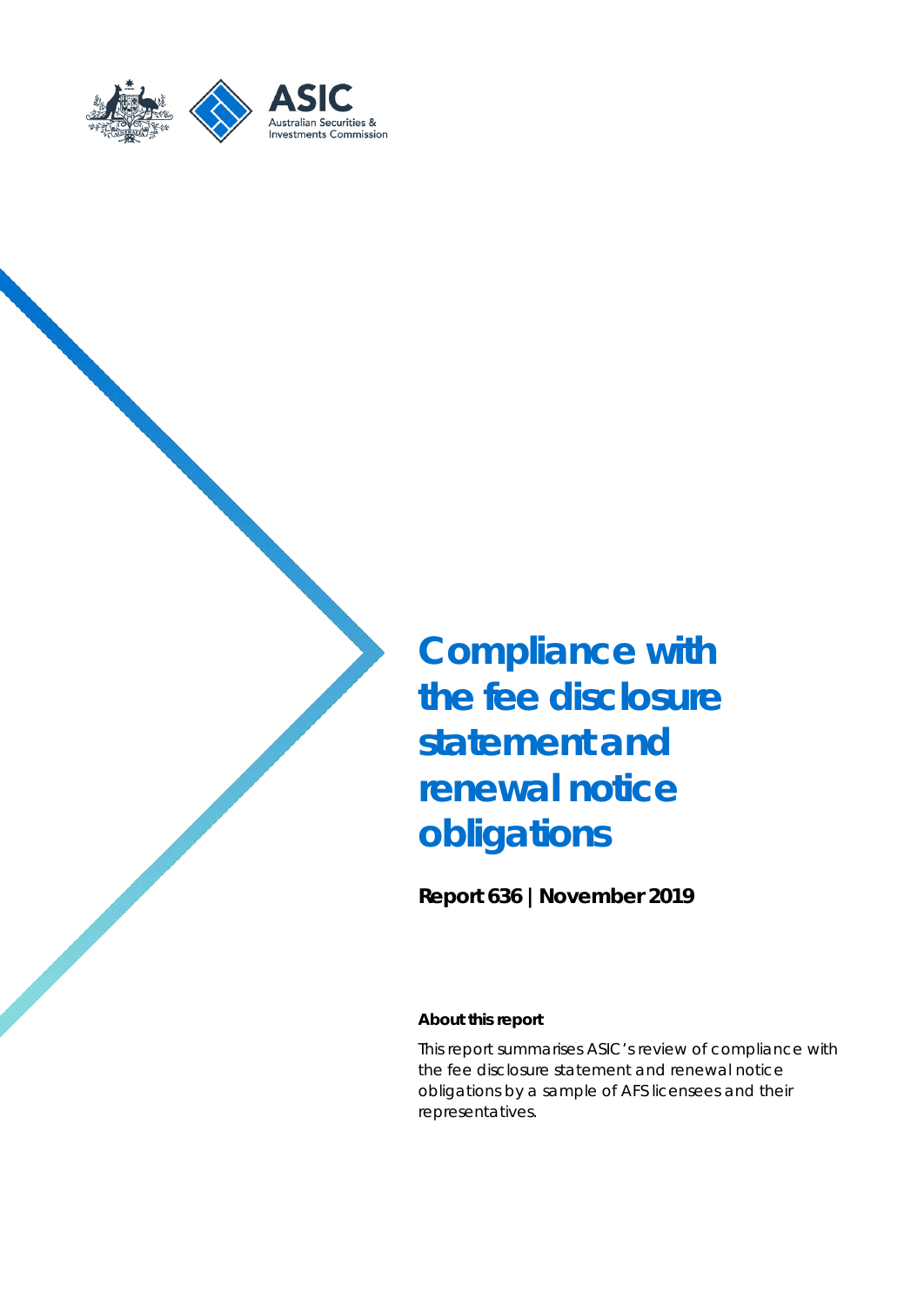## **Contents**

| Overview                                   | 3              |
|--------------------------------------------|----------------|
| Our review at a glance                     | $\overline{4}$ |
| <b>Background</b>                          | 5              |
| What we did                                | $\overline{7}$ |
| What we found                              | 8              |
| What we are doing about it: Next steps     | 17             |
| Appendix A: Methodology                    | 18             |
| Appendix B: Sample of AFS licensees        | 20             |
| Appendix C: Accessible versions of figures | 22             |
| Key terms                                  | 24             |

#### **About ASIC regulatory documents**

In administering legislation ASIC issues the following types of regulatory documents: consultation papers, regulatory guides, information sheets and reports.

#### **Disclaimer**

This report does not constitute legal advice. We encourage you to seek your own professional advice to find out how the Corporations Act and other applicable laws apply to you, as it is your responsibility to determine your obligations. Examples in this report are purely for illustration; they are not exhaustive and are not intended to impose or imply particular rules or requirements.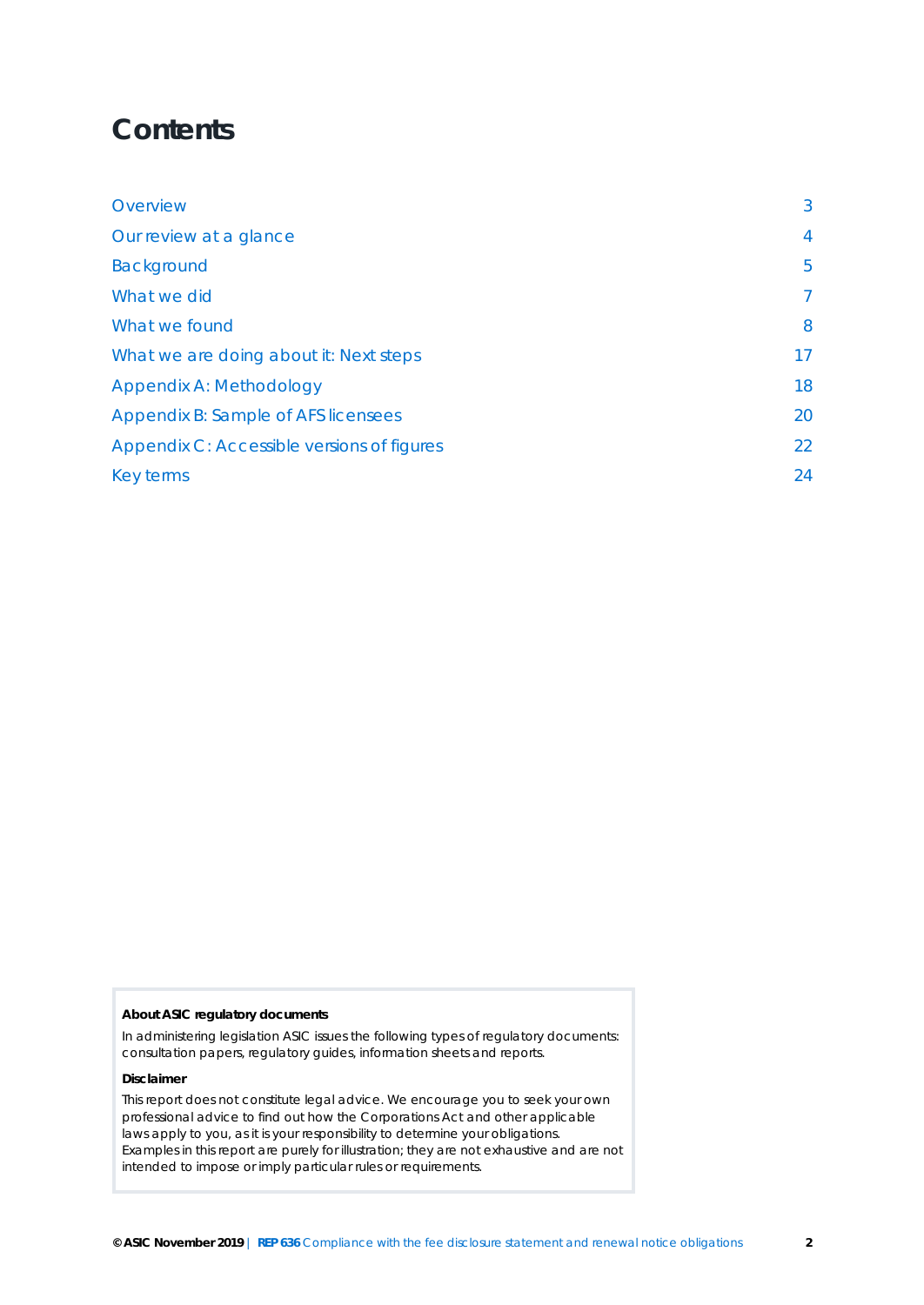## <span id="page-2-0"></span>**Overview**

## **Background**

- In 2018, ASIC commenced a project to examine whether a randomly selected sample of Australian financial services (AFS) licensees and their representatives were complying with fee disclosure statement (FDS) and renewal notice (RN) obligations.
- We commenced this work after receiving a number of breach reports from licensees that indicated that they had failed to comply with the FDS and RN obligations.

## **What we did**

- In 2018 and 2019 we collected and analysed information from 30 randomly selected AFS licensees and their representatives.
- This included copies of 1,496 FDSs and 373 RNs, and information about licensees' policies and procedures. Obtaining the FDSs and RNs allowed us to determine whether they were provided to clients within the legal timeframes.
- We also commissioned a compliance consultant to review 176 FDSs in detail to determine whether the contents of the FDSs complied with the legal requirements.

### **What we found**

- We identified frequent non-compliance by fee recipients in relation to FDS and RN obligations. (The obligations apply to fee recipients, who may be AFS licensees or their representatives, depending on who entered the ongoing fee arrangement with the client.)
- We also identified examples of inadequate policies and procedures for turning off fees when ongoing fee arrangements (OFAs) terminated.
- $\rightarrow$  Compliance needs to improve consumers are at risk of receiving inaccurate FDSs and RNs, or none at all, and of being charged ongoing advice fees after their OFA has terminated.

## **What we are doing about it**

- › We have advised the 30 AFS licensees of findings in relation to compliance and our expectation that they will remediate affected clients. We will consider our regulatory options in relation to the licensees in this review.
- Separately, ASIC is currently investigating a number of other financial advice licensees for potential breaches of the FDS and RN obligations. At the conclusion of these investigations, ASIC will determine whether court action is appropriate.
- We have developed a number of practical tips that licensees and their representatives can use to improve their compliance with the FDS and RN obligations.

*FDSs and RNs provide transparency to consumers in ongoing fee arrangements, but compliance with FDS and RN obligations needs to improve.*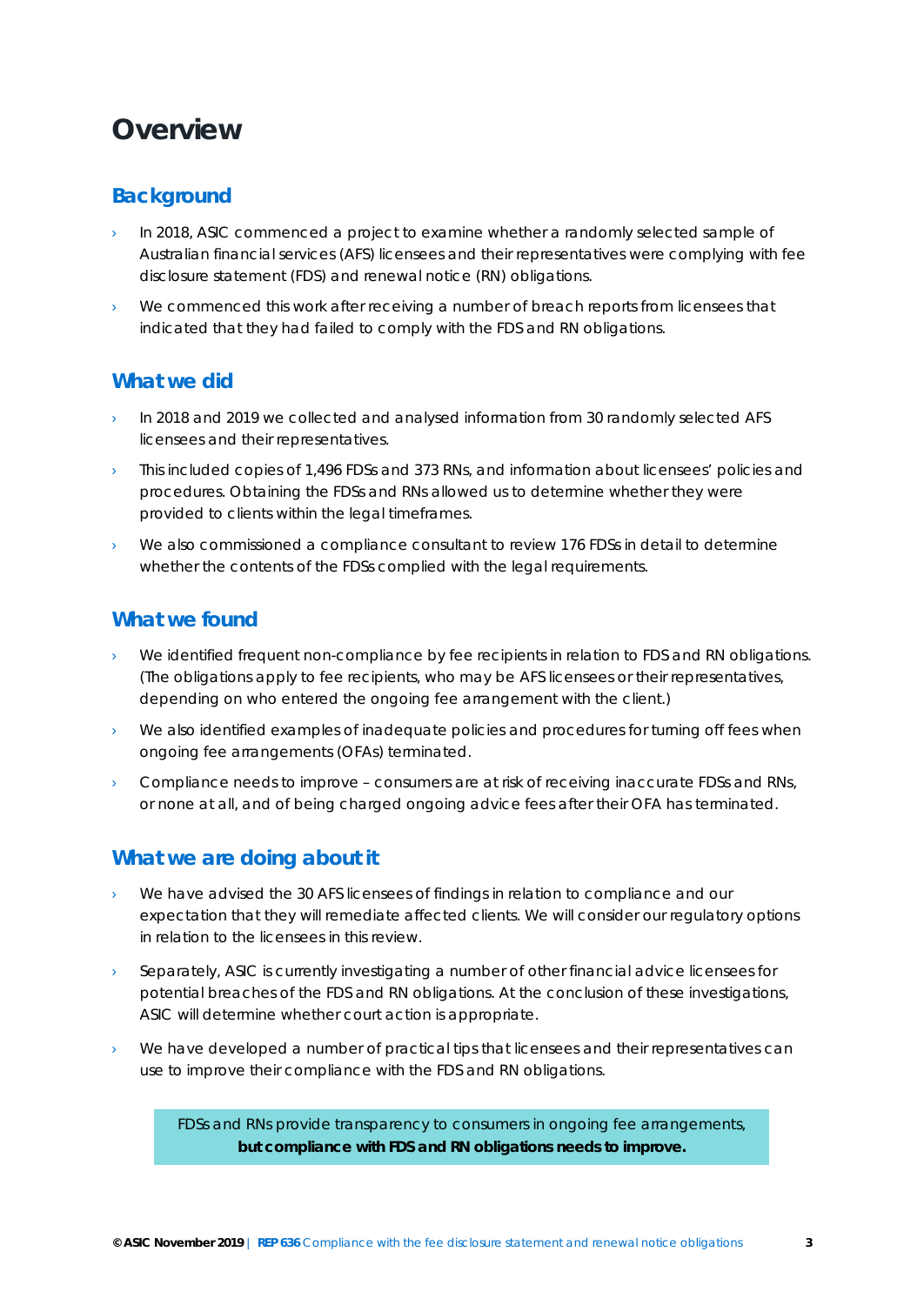## <span id="page-3-0"></span>**Our review at a glance**

*From a sample of 30 AFS licensees:* 

**We identified 1,609 instances where an FDS was required**



**7%** of the time, fee recipients did not give clients the required FDS

### **Of the 1,496 FDSs we assessed**



9% were not given within the required timeframe

### **176 FDSs were reviewed in detail**

| 80% | did not include accurate information about the<br>services clients were entitled to receive |
|-----|---------------------------------------------------------------------------------------------|
|     | 73% did not include all the required information about the services clients received        |
|     | 44% did not include the amount of each fee clients paid<br>under the OFA                    |

### **We identified 573 instances where an RN was required**

**35%** of the time, fee recipients did not give clients the required RN

### **Policies and procedures were examined**

|                | More than half of licensees did not have effective processes to remind<br>them when RNs are due |
|----------------|-------------------------------------------------------------------------------------------------|
| More than half | of licensees did not have effective processes to turn off                                       |

ongoing fees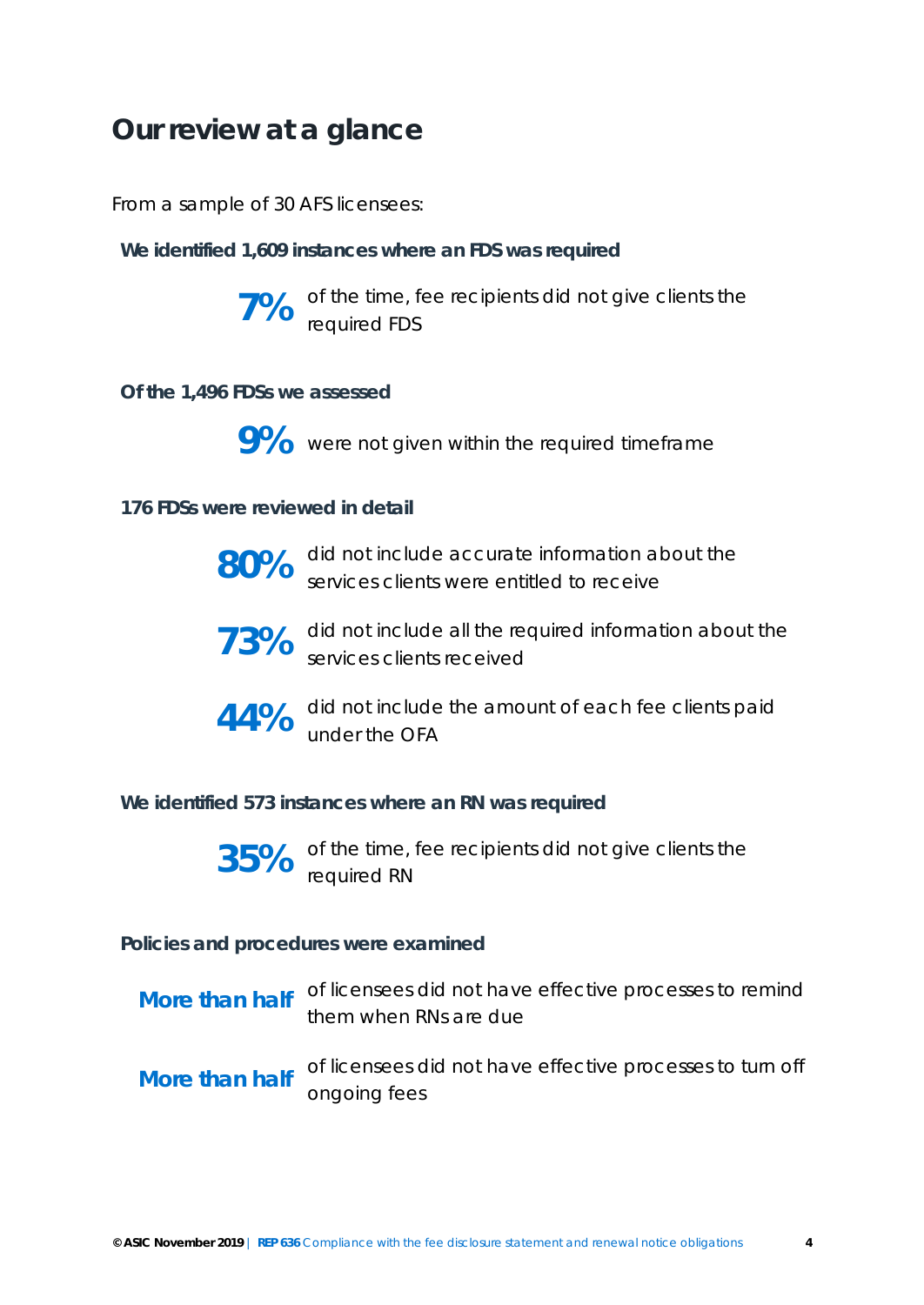## <span id="page-4-0"></span>**Background**

### **Why we reviewed compliance with FDS and RN obligations**

In recent years we have received a number of breach reports from AFS licensees regarding FDS and RN obligations. The volume and breadth of issues identified in the breach reports suggested a significant risk of non-compliance.

To determine the nature and extent of the problem in the industry, ASIC commenced a project in 2018 to examine whether a randomly selected sample of fee recipients were complying with FDS and RN obligations.

### **What are FDSs and RNs, and why are they important?**

An **FDS** is a statement in writing that includes information about the previous 12-month period of an OFA.[1](#page-4-1)

The purpose of FDSs is to help clients understand the services they have paid for, the services they have received and how much those services cost. FDSs are intended to enable clients to make an informed decision about whether their OFA should continue. The information that must be included in an FDS is listed in [Table 1.](#page-5-0)

*FDSs are intended to enable clients to make an informed decision about whether their OFA should continue* 

*RNs are intended to significantly reduce the likelihood of passive or disengaged clients being charged ongoing fees*

-

**RNs** give clients<sup>[2](#page-4-2)</sup> an opportunity, every two years, to opt in to continue paying ongoing fees and to receive ongoing services. If the client does not opt in, the OFA terminates, as should the payment of fees.

RNs are intended to significantly reduce the likelihood of passive or disengaged clients being charged ongoing fees. The information that must be included in an RN is listed in [Table 1.](#page-5-0)

The FDS and RN obligations are important consumer protection obligations that were introduced as part of the Future of Financial Advice (FOFA) reforms in 2013. The reforms were designed to address the problems of passive or disengaged clients being unaware of the magnitude of the fees they are paying for ongoing advice, or receiving little or no ongoing advice in return for their fees. For clients who are engaged, the renewal requirement is intended to provide them with an opportunity to consider whether the service they are receiving is value for money.[3](#page-4-3)

ASIC starkly highlighted some of the problems created by the advice industry's OFAs in [Report 499](https://asic.gov.au/regulatory-resources/find-a-document/reports/rep-499-financial-advice-fees-for-no-service/) *Financial advice: Fees for no service* (REP 499). To date, licensees have paid or offered over \$500 million in compensation to their clients. Based on licensees' estimates, compensation for fees for no service will significantly increase.

<span id="page-4-1"></span><sup>1</sup> See Key Terms at the end of this report, an[d Regulatory Guide 245](https://asic.gov.au/regulatory-resources/find-a-document/regulatory-guides/rg-245-fee-disclosure-statements/) *Fee disclosure statements* (RG 245) for an explanation of key terms used in this report.<br><sup>2</sup> Clients who commenced an OFA after the Future of Financial Advice (FOFA) reforms were introduced. See Key Terms.

<span id="page-4-3"></span><span id="page-4-2"></span><sup>&</sup>lt;sup>3</sup> See paragraphs 1.4 and 1.5 of the Revised Explanatory Memorandum to the Corporations Amendment (Future of Financial Advice) Bill 2012.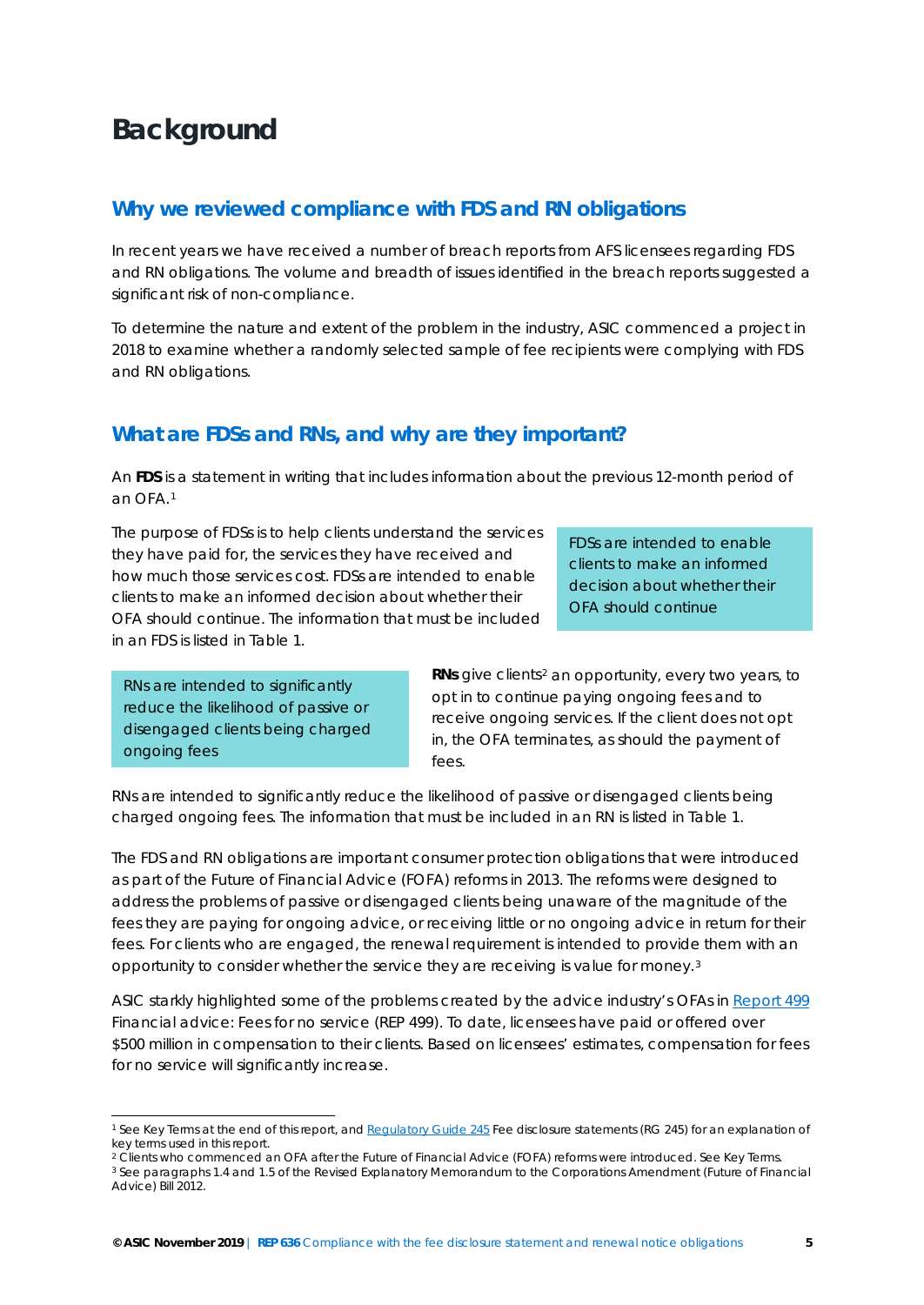|            | An FDS must include:                                                                                                                                                                                                                               |
|------------|----------------------------------------------------------------------------------------------------------------------------------------------------------------------------------------------------------------------------------------------------|
| <b>FDS</b> | the amount (in Australian dollars) of each ongoing fee paid by the client under the OFA in the<br>$\lambda$<br>previous year (see s962H $(2)(a)$ )                                                                                                 |
|            | information about the services that the client was entitled to receive under the OFA in the<br>$\sum_{i=1}^{n}$<br>previous year (including from any previous AFS licensee or representative under the client's<br>$OFA)$ (see s962H(2)(c))        |
|            | information about the services that the client received under the OFA in the previous year<br>$\lambda$<br>(including from any previous AFS licensee or representative under the client's OFA (see<br>$s962H(2)(d)$ ).                             |
|            | An RN must include a statement that:                                                                                                                                                                                                               |
| <b>RN</b>  | the client may renew the arrangement by giving the current fee recipient notice in writing of<br>$\lambda$<br>the election (see $s962K(2)(a)$ )                                                                                                    |
|            | the arrangement will terminate, and no further advice will be provided or fee charged under<br>$\rightarrow$<br>it, if the client does not elect to renew the arrangement (see $s962K(2)(b)$ )                                                     |
|            | the client will be taken to have elected not to renew the arrangement if the client does not<br>$\lambda$<br>give the current fee recipient notice in writing of an election to renew before the end of the<br>renewal period (see $s962K(2)(c)$ ) |
|            | the renewal period is a period of 30 days beginning on the day on which the renewal notice<br>$\lambda$<br>and fee disclosure statement is given to the client (see $s962K(2)(d)$ ).                                                               |

#### <span id="page-5-0"></span>**Table 1: What information must be included in an FDS and RN?[4](#page-5-1)**

## **When do the FDS and RN obligations apply?**

-

Under s962G, clients who have entered into an OFA with an AFS licensee, or a representative of an AFS licensee, must be provided with an FDS. Under s962H, the FDS must relate to a period of 12 months that ends on a day no more than 60 days before the day the FDS is given.

Under s962K, the RN obligations only apply to clients who entered an OFA on or after the date that the FDS obligations applied to their AFS licensee or representative, and who were not provided with personal advice as a retail client before that date by the licensee or representative. They are known as post-FOFA clients. These clients must be provided with an RN every two years (with their FDS) so that they may renew the OFA. Section 962K specifies that if the client either opts out, or does not actively opt in, the OFA is terminated.

Section 962F further provides that for post-FOFA clients, a failure to comply with the FDS or RN obligations terminates the entitlement of the AFS licensee or its representative to charge the client an ongoing fee.

It is a contravention of a civil penalty provision for a fee recipient to charge an ongoing fee after an OFA has terminated: see s962P and 1317E.

<span id="page-5-1"></span><sup>4</sup> All references to legislation i[n Table 1](#page-5-0) and in this report are references to provisions in the *Corporations Act 2001*.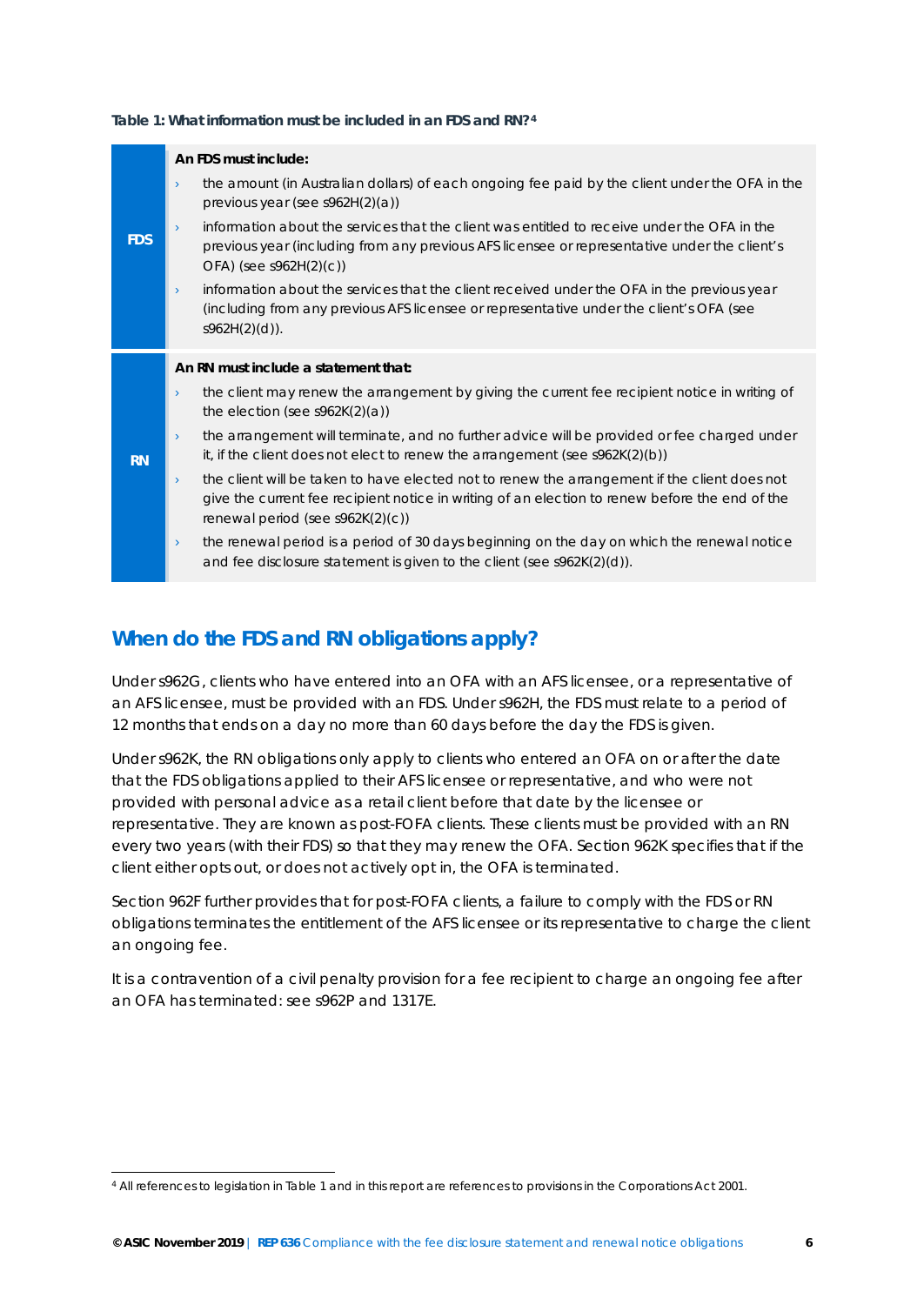## <span id="page-6-0"></span>**What we did**

To test compliance with the FDS and RN obligations, we randomly selected 30 AFS licensees and examined whether the licensees (and, where applicable, their representatives):

- issued FDSs and RNs to clients
- issued FDSs and RNs within the timeframes set out in the law
- issued FDSs and RNs that contained all the information required by the law
- issued accurate FDSs that is, FDSs that accurately disclosed the services clients were entitled to, the services clients actually received, and the fees they paid
- had appropriate procedures in place to ensure that fees for ongoing services were discontinued when the arrangements were terminated as a result of licensees (or, where applicable, their representatives) failing to comply with the FDS or RN obligations, or clients not opting in to continue.

As part of our work, we:

- identified the number of instances where fee recipients were required to give FDSs and RNs to clients (1,609 instances for FDSs; 573 instances for RNs)
- › assessed copies of 1,496 FDSs and 373 RNs given to clients
- › commissioned a compliance consultant to conduct a detailed review of 176 FDSs to see if they complied with the content requirements
- › assessed statements and documents from licensees, which included information about their policies and procedures as well as file notes and client correspondence.

We excluded AFS licensees that were part of the AMP, ANZ, CBA, Macquarie, NAB and Westpac financial services groups. This was because we were already looking at the conduct of these institutions in relation to a range of issues, as part of ASIC's Wealth Management Project that commenced in 2014, and we were keen to test compliance by the broader industry beyond the major banks.

More details about how we selected our sample, and about the information we gathered and analysed, can be found in Appendix A.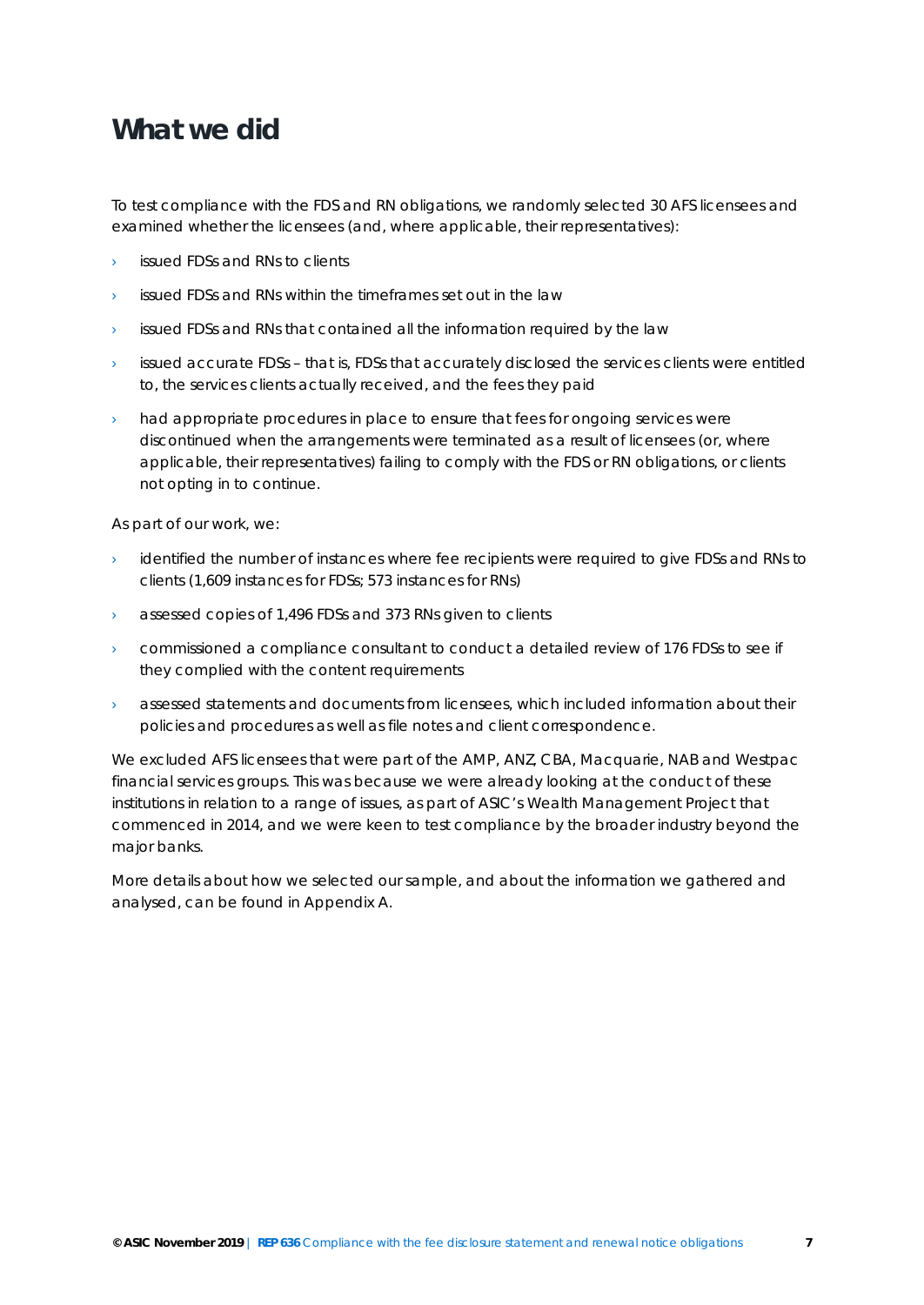## <span id="page-7-0"></span>**What we found**

We found widespread non-compliance across the sample of fee recipients. This suggests compliance with the FDS and RN obligations may be a wider industry problem, beyond our sample.

This section outlines six key areas of non-compliance that we identified, and provides tips to assist fee recipients to comply.

It is important to note that the 'failed to comply' category was broad. It included a range of noncompliance, ranging from less material and technical breaches to more significant breaches.

It is also important to note that the relevant legal obligations may apply to representatives of the AFS licensees identified in Appendix B, and not to the AFS licensees themselves. This is because the FDS and RN obligations apply to the 'fee recipient' who enters into an OFA with the client – s962C explains that the fee recipient may be an AFS licensee, or a representative of an AFS licensee, or another person to whom the AFS licensee or its representative have assigned their rights under the OFA.

Further, s910A defines 'representative' of an AFS licensee as:

- › an authorised representative of the licensee
- an employee or director of the licensee
- an employee or director of a related body corporate of the licensee, or
- › any other person acting on behalf of the licensee.

Irrespective of whether the fee recipient is a representative of an AFS licensee, under s912A licensees are required to take reasonable steps to ensure their representatives comply with the financial services laws (which include the FDS and RN obligations).

## **1. Some failures to issue FDSs on time, or at all**

The most basic obligation is to provide an FDS to relevant OFA clients. From the 1,609 instances when the law required the AFS licensee or its representative to provide an FDS to a client in our sample, we found that:

- $\rightarrow$  in the majority of instances (93%) an FDS was provided, totalling 1,496 FDSs
- › in 7% of instances an FDSs was not provided.

These results are somewhat encouraging, because they suggest that most fee recipients are trying to comply with the requirement to give an FDS to OFA clients. However, the failure to provide some FDSs at all suggests that some fee recipients are unwilling, or unable, to consistently comply with this obligation.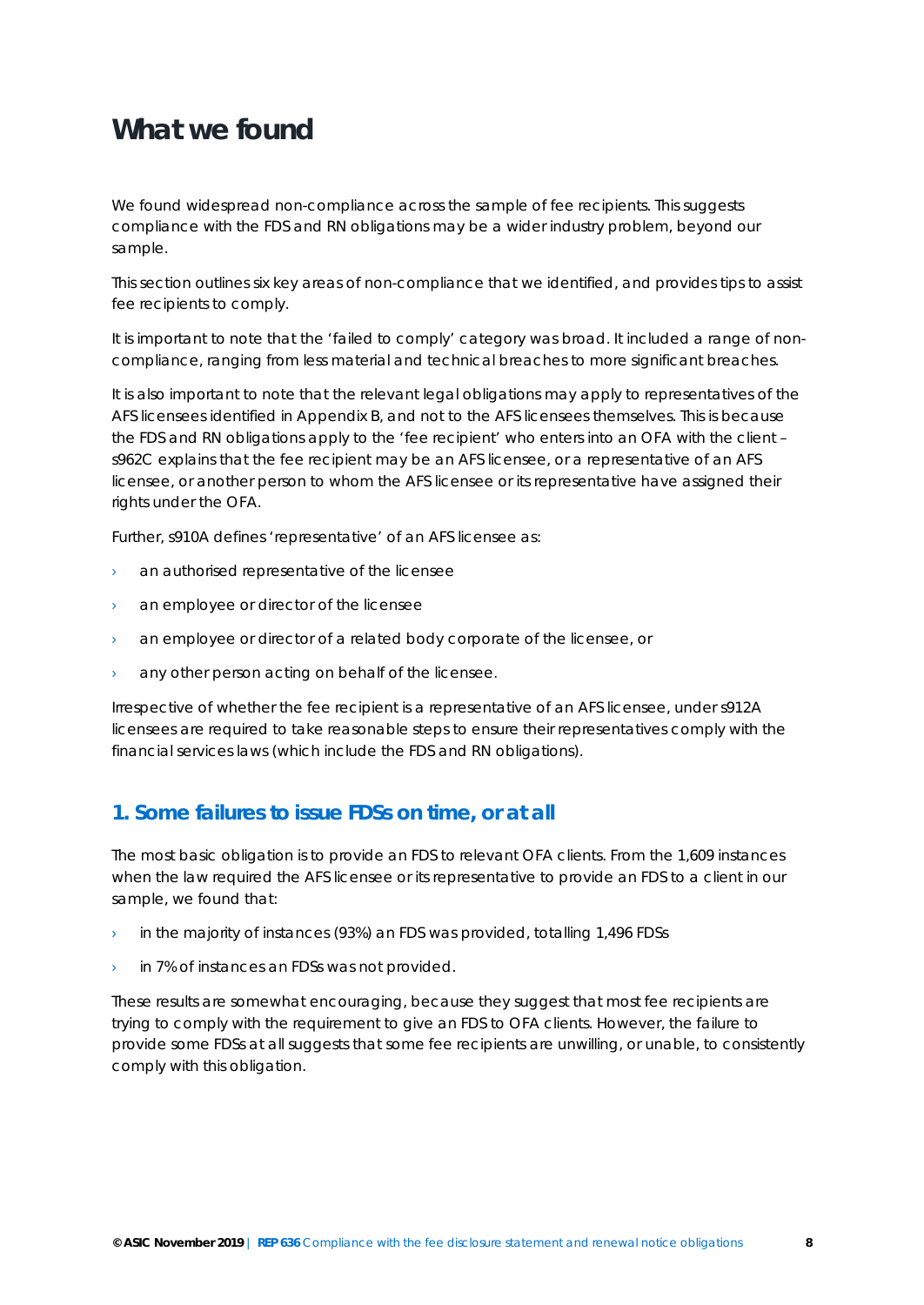#### <span id="page-8-0"></span>**Figure 1: Did the fee recipient give an FDS to the client?**



**Note:** Se[e Table 3](#page-21-1) in Appendix C for the information shown in this figure (accessible version). **Source:** ASIC analysis of data and documents obtained from sample of 30 AFS licensees. The sample size for this figure is 1,609 instances when the law required the fee recipient to give an FDS.

Of the 1,496 FDSs that were provided to clients:

- $\rightarrow$  in 85% of cases the FDSs were given within the required timeframe
- in 9% of cases, however, FDSs were given late, so the fee recipient failed to comply
- in 6% of cases we were unable to determine whether FDSs were given on time, because the documents the licensee produced to ASIC under notice did not allow a determination of the disclosure date that applied to the client.

The nature of non-compliance varied. At one extreme, the representatives of one licensee in our sample failed to give an FDS to *any* clients in the scope of our review. At the other end of the spectrum, some fee recipients gave FDSs to all clients captured by our review, but some of these FDSs were given outside the legal timeframe.

<span id="page-8-1"></span>



**Note:** Se[e Table 4](#page-21-2) in Appendix C for the information shown in this figure (accessible version). **Source:** ASIC analysis of data and documents obtained from sample of 30 AFS licensees. The sample size for this figure is 1,496 FDSs that were given to clients.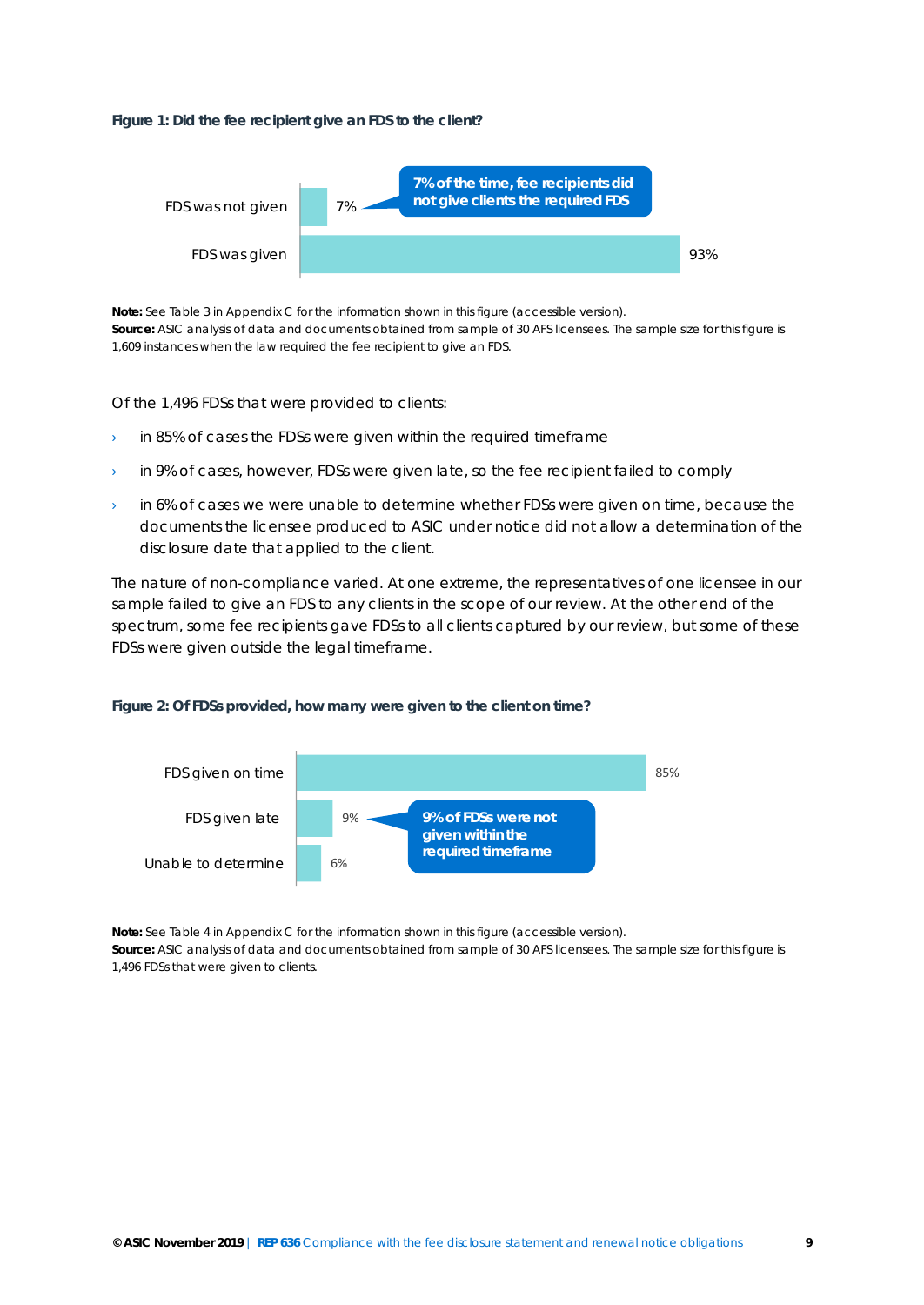<span id="page-9-0"></span>

## **2. Inaccurate information about services clients were entitled to**

The compliance consultant assessed whether a sample of 176 FDSs contained accurate information about the services that OFA clients were **entitled** to.

The consultant found many inconsistencies between the services promised in clients' OFAs and the services their FDSs stated they were entitled to. [Figure 4](#page-10-0) summarises the results, including that 80% of FDSs did not accurately state the services the clients were entitled to.

The 'failed to comply' category was broad and included a range of non-compliance, including:

- instances where FDSs correctly included *some* of the services clients were entitled to, but not *all* of the services
- $\rightarrow$  more significant failures for example, instances where the client's OFA stated they were entitled to 'comprehensive review meetings with [their] adviser every six months', but the FDS did not mention the client was entitled to this service (or whether it was provided)
- › FDSs that exaggerated the services the client was entitled to under their OFA in such cases there is a risk that FDSs will mislead clients about whether the fees they are being charged represent value for money.

In some cases, the records provided to ASIC in response to ASIC notices contained insufficient information to allow the compliance consultant to determine whether the FDSs contained accurate information about the services clients were entitled to.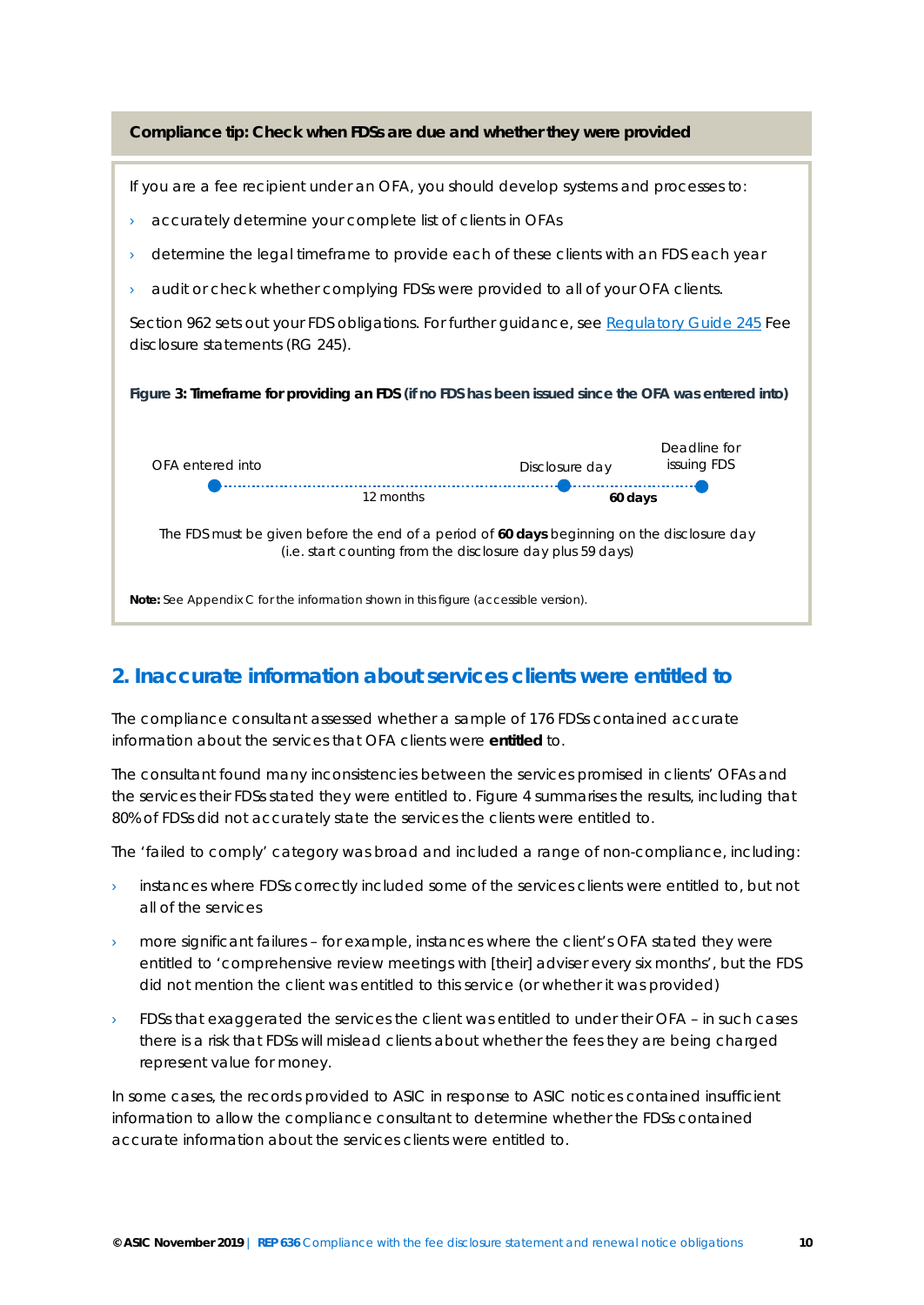<span id="page-10-0"></span>**Figure 4: Did the FDS accurately state information about the services that the client was entitled to receive during the previous year?** 



**Note 1:** Se[e Table 5](#page-21-3) in Appendix C for the information shown in this figure (accessible version). **Note 2:** Figures do not add up to 100% due to rounding differences. **Source:** Detailed review of FDSs by compliance consultant. The sample size for this figure is 176 FDSs.

#### **Compliance tip: Ensure only services that clients are entitled to are listed in FDSs**

In order to comply with the FDS obligations:

- check the ongoing services your clients are entitled to receive under their OFA
- accurately replicate those service entitlements in your FDSs.

Our review identified frequent inconsistencies between the services clients were entitled to under their OFA, and what their FDSs stated they were entitled to, resulting in noncompliance.

In addition, although the law does not prohibit the inclusion of additional information in an FDS, such information should generally be kept separate from the prescribed information so that the client can easily determine whether they are receiving the services they are entitled to: se[e RG 245.](https://asic.gov.au/regulatory-resources/find-a-document/regulatory-guides/rg-245-fee-disclosure-statements/)

## **3. Incorrect information about the services clients received**

The compliance consultant assessed whether a sample of 176 FDSs contained accurate information about the services that OFA clients actually received. The compliance consultant did so by examining client files that licensees had produced to ASIC under compulsory notices.

The compliance consultant found that 73% of FDSs failed to comply. In these cases, the files produced by the licensees did not contain evidence to support all of the services that the FDS stated were provided.

Similar to Finding 2, the 'failed to comply' category was broad and included a range of noncompliance, including:

- instances where the compliance consultant concluded that the FDS failed to comply with the relevant obligation because the client file did not contain evidence that one of the ancillary ongoing services (e.g. a report about the economy or a financial advice newsletter) had been provided to the client, as the FDS claimed
- more significant failures for example, where the FDS stated that the client had received an annual advice review, but the documents the licensee provided to ASIC under notice did not contain evidence of this advice review having taken place.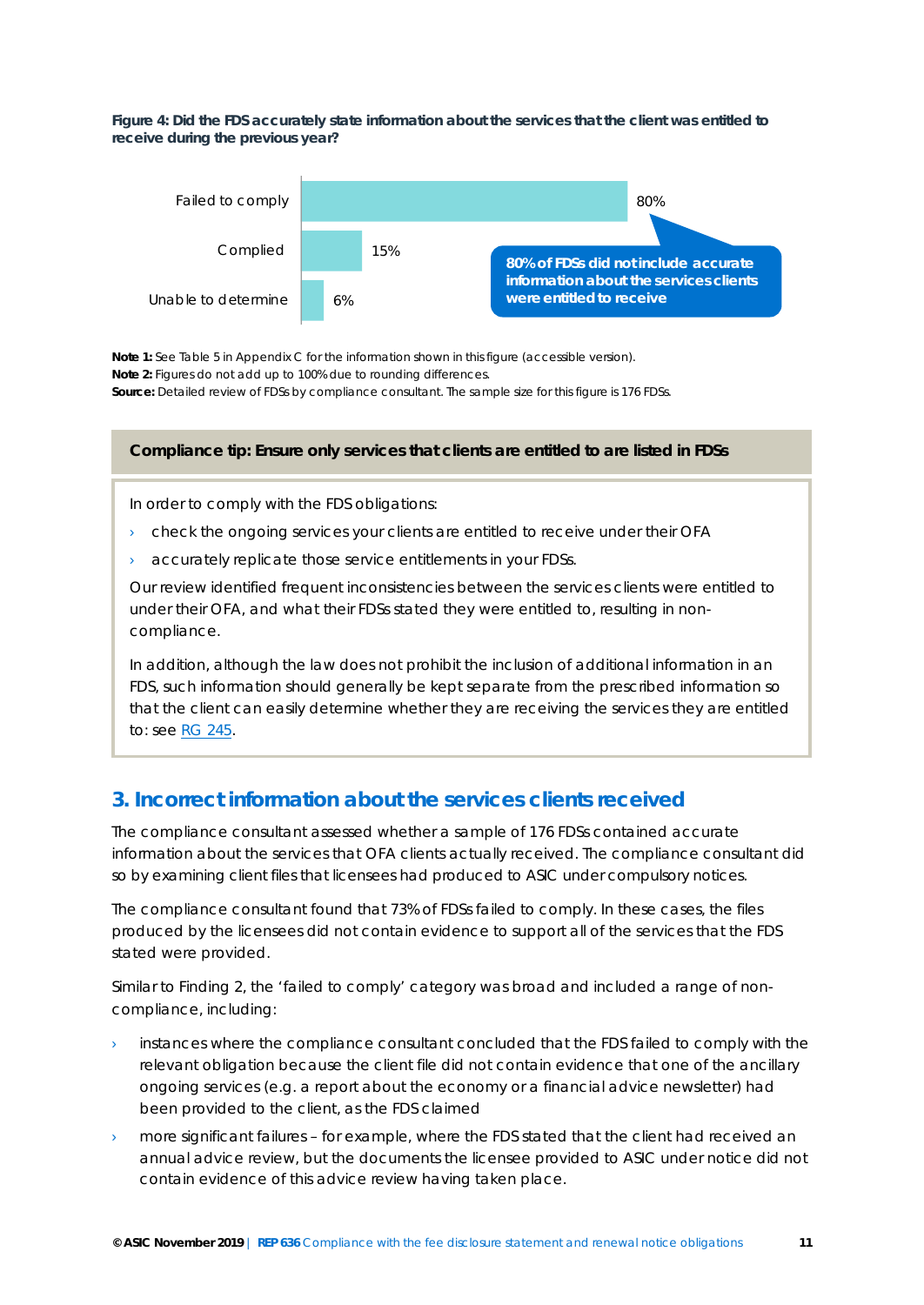#### <span id="page-11-1"></span>**Figure 5: Did the FDS accurately describe the services the client received during the previous year?**



**Note:** Se[e Table 6](#page-21-4) in Appendix C for the information shown in this figure (accessible version). **Source:** Detailed review of FDSs and client files by compliance consultant. The sample size for this figure is 176 FDSs.

#### **Compliance tip: Keep good records of the ongoing services you provide**

For each service in your OFA with clients, you should keep good records of whether or not you have provided those services during each annual period.

This will help you to:

- $\rightarrow$  include accurate information in your FDSs, and avoid breaches of s962H
- $\rightarrow$  substantiate, with evidence, the services you have provided
- › identify fees-for-no-service failures, so that you can take steps to stop further breaches and to remediate affected clients.

### **4. Incorrect fees in FDSs**

We asked the compliance consultant to assess whether the fees stated in the sample of 176 FDSs were the same as the fees clients paid in the relevant period of each FDS. The compliance consultant assessed this by comparing what was stated in an FDS with the evidence the licensees had given to ASIC under compulsory notices (e.g. account statements and fee invoices).

[Figure 6](#page-11-0) outlines the compliance consultant's findings – including that 44% of FDSs did not comply. In a further 22% of FDSs, the compliance consultant could not determine whether the FDSs complied because the licensees did not provide ASIC with sufficient evidence.

<span id="page-11-0"></span>



**Note 1:** Se[e Table 7](#page-22-0) in Appendix C for the information shown in this figure (accessible version). **Note 2:** Figures do not add up to 100% due to rounding. **Source:** Detailed review of FDSs by compliance consultant. The sample size for this figure is 176 FDSs.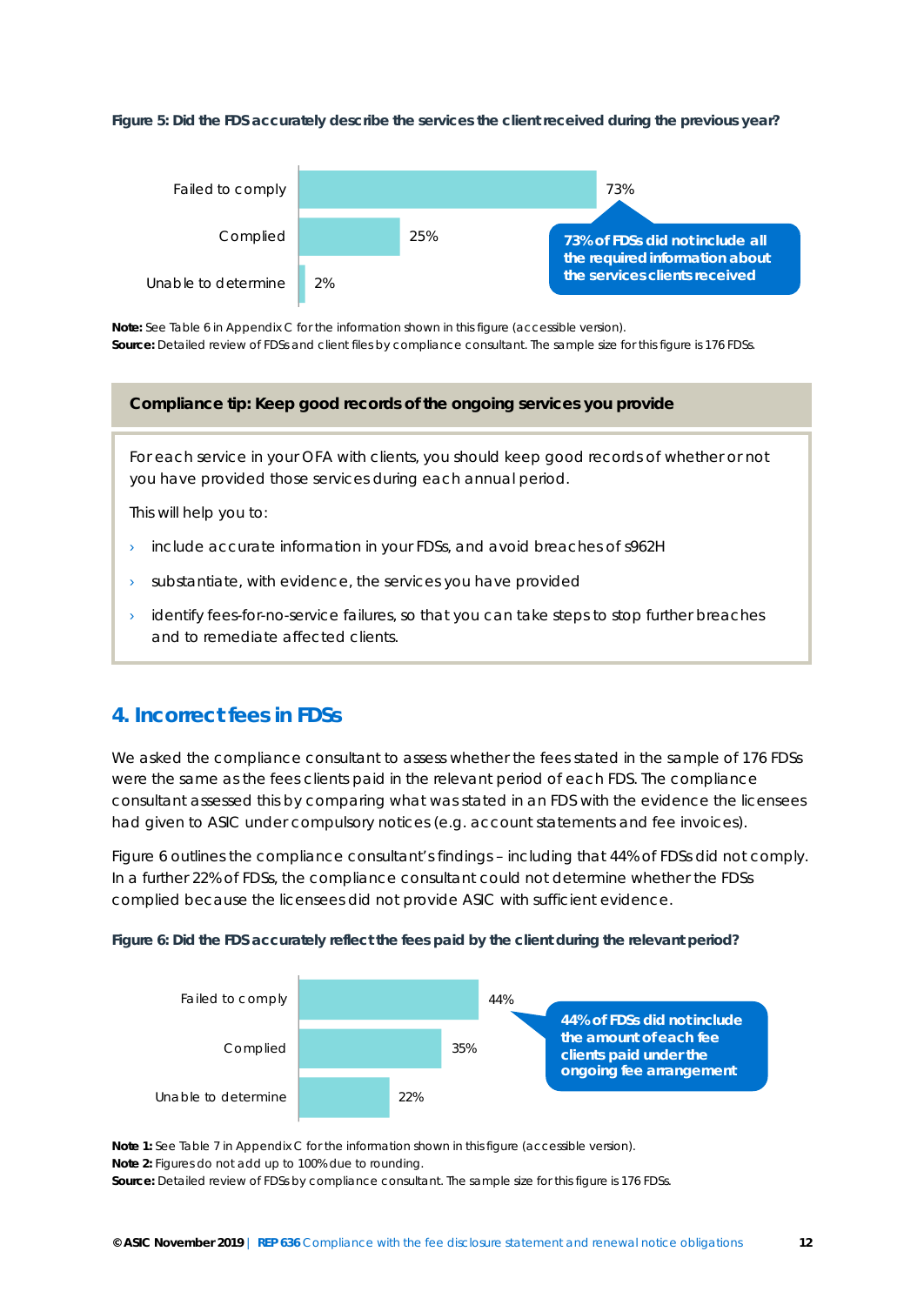In this project, as well as in separate breach notifications and ASIC investigations of other AFS licensees, we have identified that licensees often base the fee data they include in FDSs on the payments they receive from financial product providers and platforms (which, in turn, commonly deduct the fees from clients' accounts). However, there is usually a timing difference between when clients pay fees and when the fees are transferred by product providers and platforms to licensees. In some cases, there are also differences between the amounts deducted from clients' accounts and the amounts paid to licensees or their representatives.

When fee recipients do not have accurate data about when clients paid fees, and how much they paid (as opposed to the fees that the AFS licensee received and when they received these fees), they are at high risk of generating incorrect FDSs.

#### **Compliance tip: Ensure your FDSs relate to the fees clients paid**

An FDS should include the amount of each ongoing fee *paid by the client* under the OFA in the previous year, and accurately reflect *when* those fees were paid by clients.

It is a matter for you, the fee recipient, to determine *how* to ensure your FDSs include accurate information about the fees clients paid.

If your clients pay ongoing fees through product providers, some methods may include:

- $\rightarrow$  logging into the product issuer or product platform website or portal to check when fees were deducted from each client's account
- › producing FDSs only when you are confident that you have complete and accurate data from the product issuer or platform about the ongoing fees the client paid during the previous year (while still meeting the FDS timing requirements).

Some fee recipients charge fixed ongoing fees (not fees calculated as a percentage of clients' investments) and can be more confident in the amount of ongoing fees clients pay, because the fees do not fluctuate with the value of clients' investments.

Some AFS licensees invoice clients directly (rather than receiving advice fees through a client's financial products), making it much simpler to produce accurate FDSs.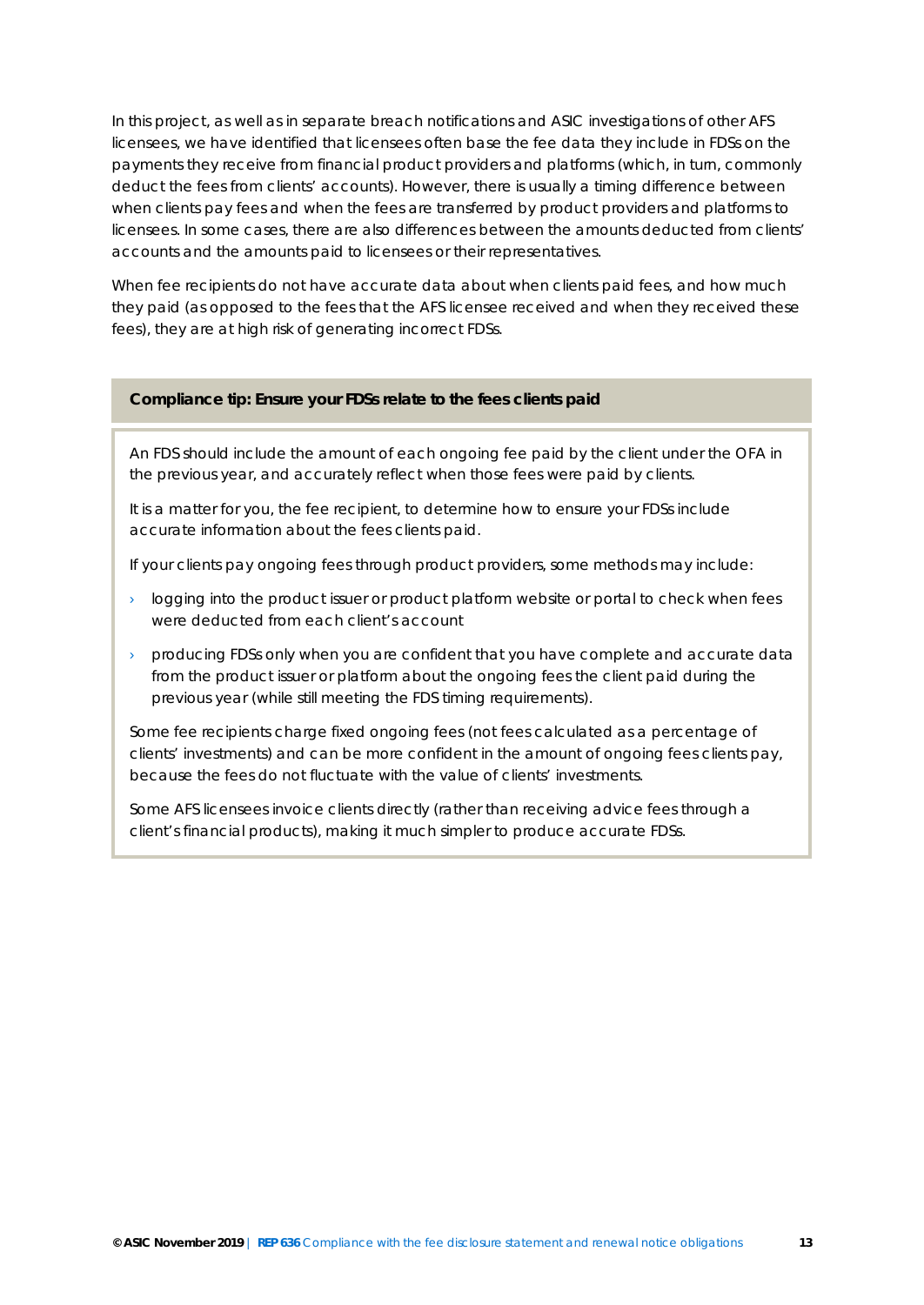## **5. Renewal notice breaches**

From the 573 instances where the law required the fee recipient to provide an RN to a client in our sample, we found that:

- RNs were given in only 65% of instances
- RNs were not given in 35% of instances this includes some cases where the documents provided to clients were so non-compliant with the content requirements that we did not consider them to be RNs
- of the RNs that were given, about 8% were given outside the required timeframe.<sup>[5](#page-13-0)</sup>

To better understand the reasons for these failures, we assessed licensees' policies and procedures for RNs and found that:

- more than half of the licensees did not have an effective process to identify when RNs were due
- some licensees appeared to misunderstand the timing requirements (e.g. their RNs stated that the client could renew their OFA within 60 days instead of 30 days).

We also identified a range of failures to comply with the RN content obligations, including where licensees had developed RN templates that were inconsistent with the law, causing breaches.

#### <span id="page-13-1"></span>**Figure 7: Was a renewal notice given to the client?**



**Note:** Se[e Table 8](#page-22-1) in Appendix C for the information shown in this figure (accessible version).

**Source:** ASIC analysis of data and documents obtained from sample of 30 AFS licensees. The sample size for this figure is 573 instances when the law required the fee recipient to give an RN.

#### <span id="page-13-2"></span>**Figure 8: Was the renewal notice given on time?**

-



**Note:** Se[e Table 9](#page-22-2) in Appendix C for the information shown in this figure (accessible version). **Source:** ASIC analysis of data and documents obtained from sample of 30 AFS licensees. The sample size for this figure is 373 RNs that were given to clients.

<span id="page-13-0"></span> $5$  Where the fee recipient provided a managed discretionary account (MDA) service, we applied the policy in Regulatory [Guide 179](https://asic.gov.au/regulatory-resources/find-a-document/regulatory-guides/rg-179-managed-discretionary-account-services/) *Managed discretionary account services* (RG 179), which states that we consider that most fee arrangements for MDAs would include 'ongoing fee arrangements' for the purposes of the fee disclosure statement (FDS) obligations in Div 3 of Pt 7.7A of the Corporations Act. We note that MDA providers are also required to give further disclosure and reporting to clients, though we did not assess compliance with those separate obligations for this report – we assessed compliance with the FDS and RN disclosure obligations.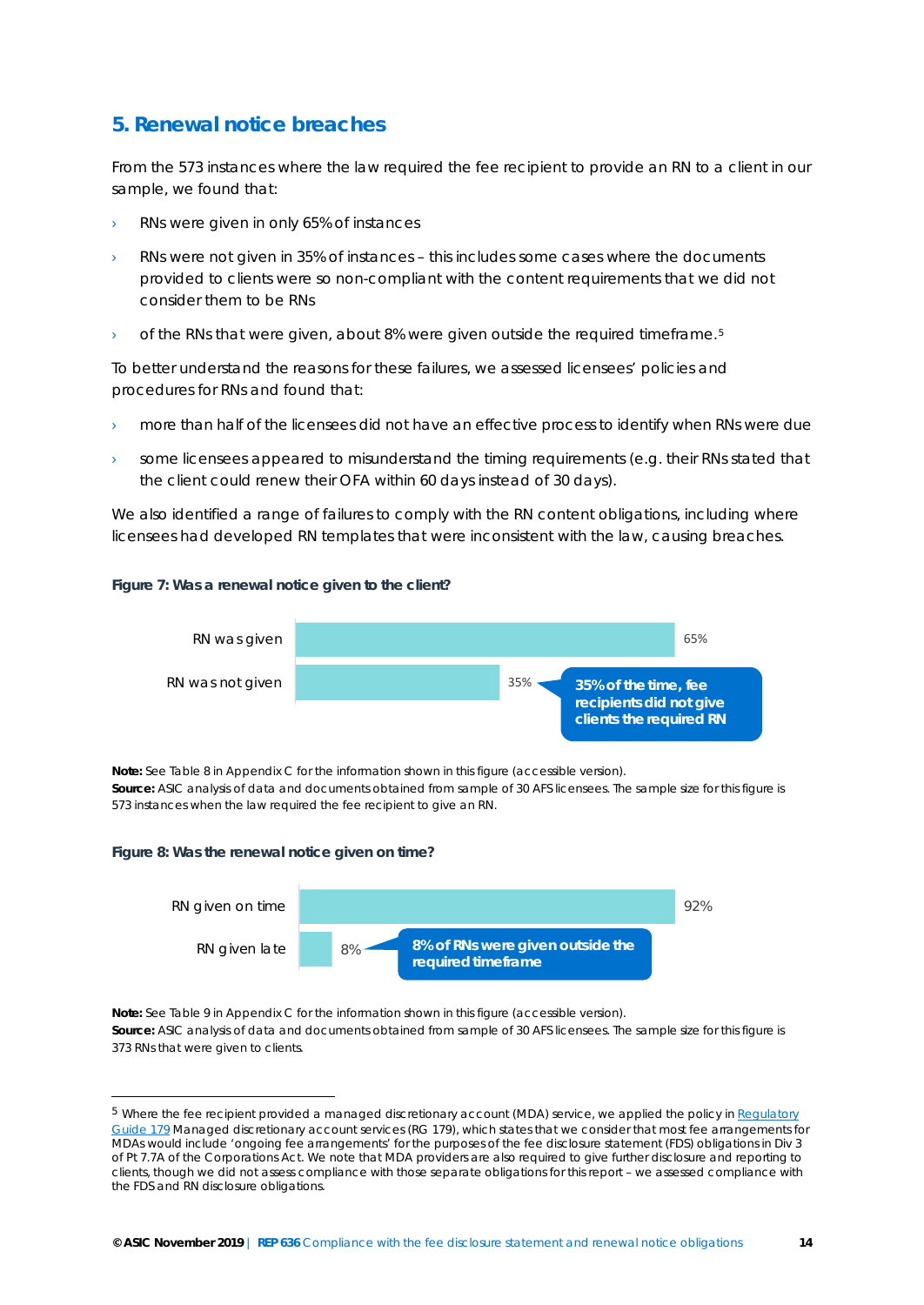#### **Compliance tip: Get the renewal period right**

You must, before the end of a period of 60 days beginning on the renewal notice day for the OFA, give your clients an RN and an FDS (i.e. start counting from the renewal notice day plus 59 days).

The RN must include a statement that the renewal period is a period of **30 days** beginning on the day the RN and FDS are given to the client. If a client notifies the fee recipient that they do not wish to renew the OFA (i.e. the client opts out), the OFA terminates on the day the notification is given. If the client does not notify the fee recipient that they wish to renew the OFA (e.g. they do not respond), the OFA terminates after a further period of 30 days.

Fee recipients are prohibited from continuing to charge ongoing fees when an OFA has terminated – if you do so, a civil penalty may arise.

<span id="page-14-0"></span>

### **6. Ineffective processes for turning off ongoing fees**

We assessed licensees' systems and processes for turning off ongoing fees. We concluded that more than half of the licensees in the sample did not have effective processes to ensure that:

- fees were turned off when clients opted out of OFAs
- fees were turned off when clients did not respond to renewal notices
- failures to turn off fees were detected and addressed.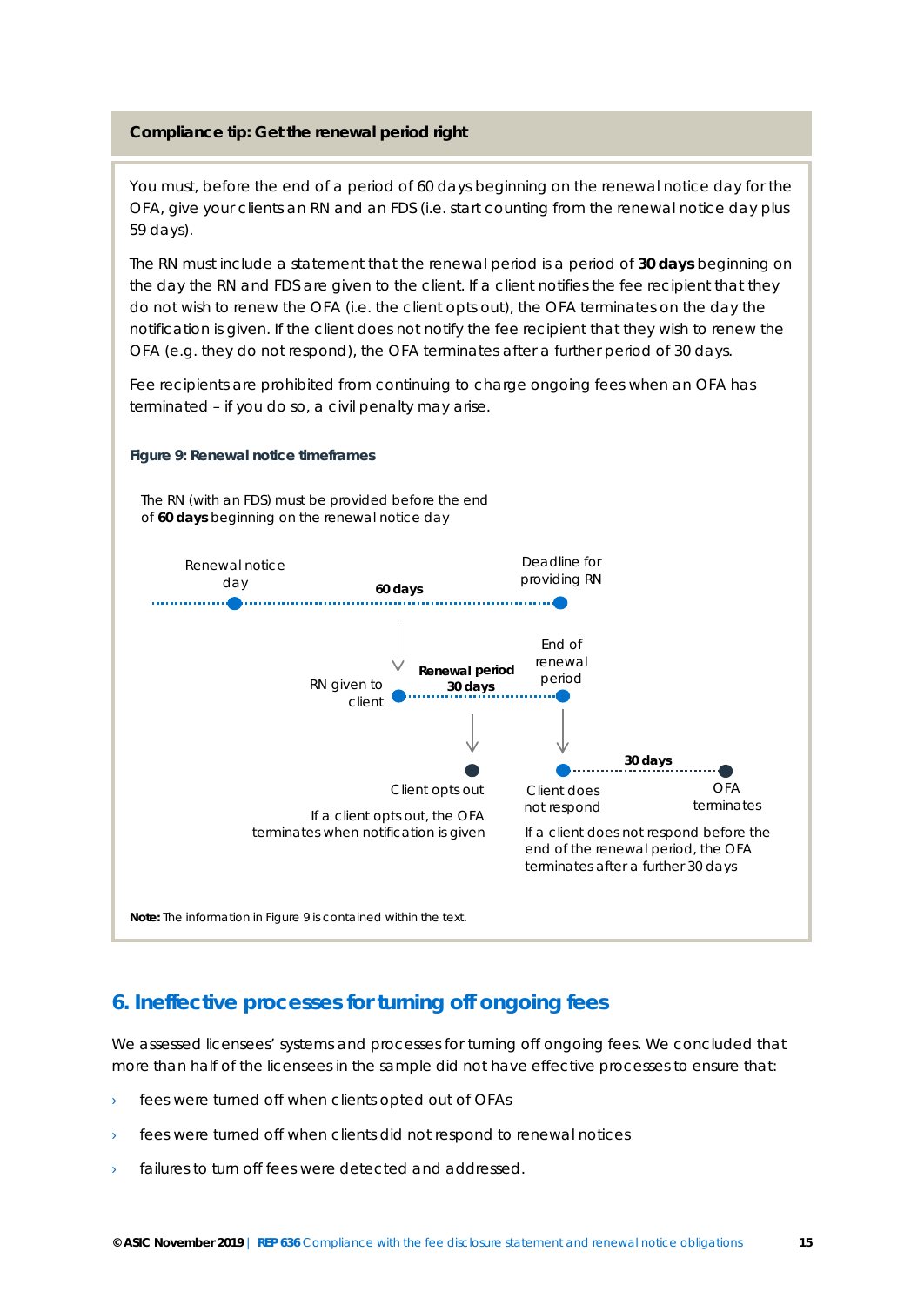#### **Compliance tip: Make sure ongoing fees stop when agreements terminate**

When your OFA with a client terminates (e.g. because they opted out or didn't return a signed renewal notice), you need to stop charging them fees under the OFA.

If you charge clients through fee deductions by their product issuer or platform provider, you could reduce the risk of non-compliance by developing and implementing processes to:

- › provide instructions to third-party product providers and platforms to turn off fees
- › make sure third parties implement your instructions
- › run regular reconciliation or exception reports comparing your incoming fee revenue with the fees you should be receiving from OFA clients – this may help you detect instances where clients' fees have not been turned off and require further investigation.

Taking steps like these may help you identify where you need to arrange more effective processes with product providers or platforms to ensure you don't charge ongoing fees after an agreement terminates, and so avoid the potential civil penalties that may arise.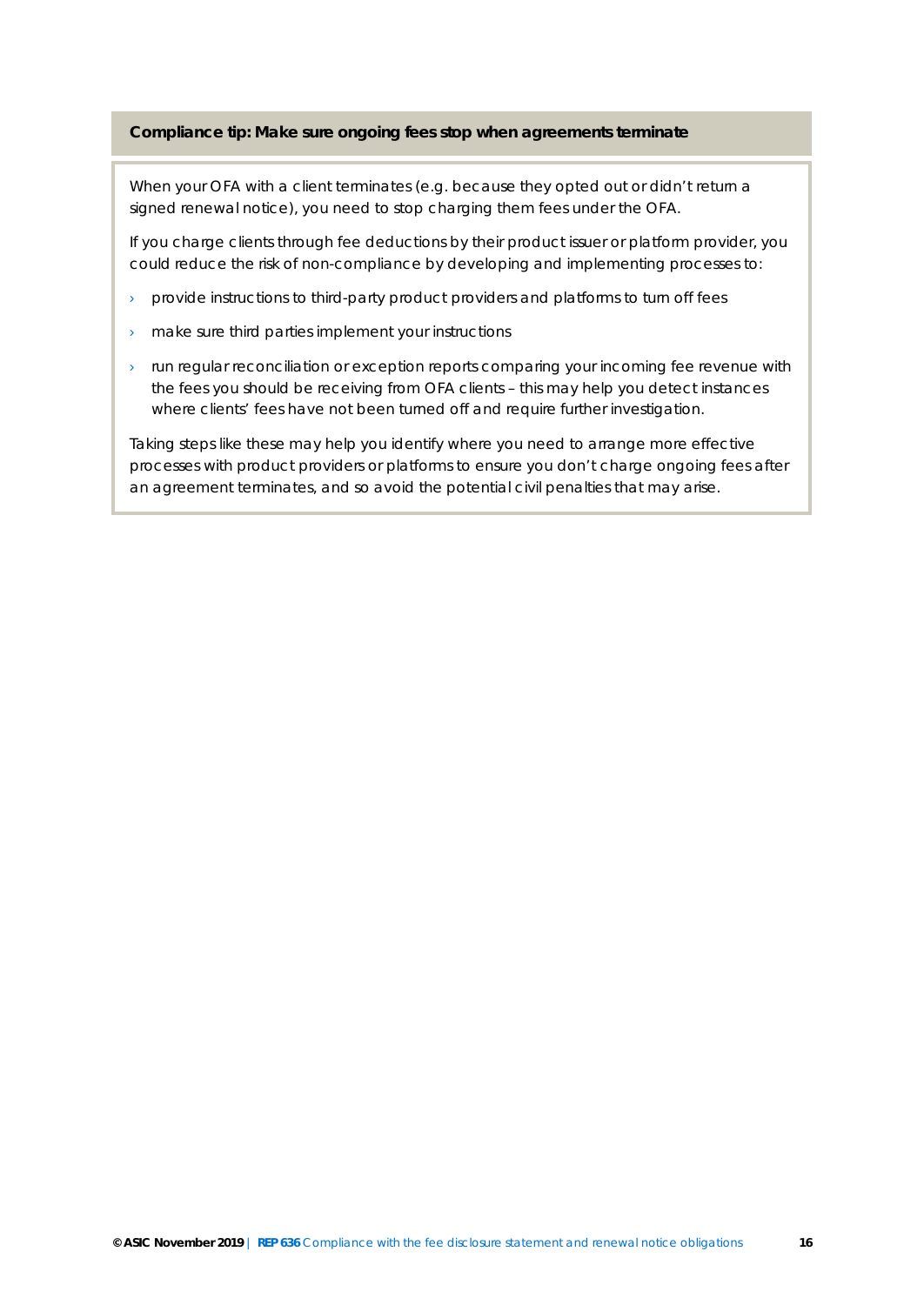## <span id="page-16-0"></span>**What we are doing about it: Next steps**

## **Engagement with licensees in the review**

We identified failures to comply with the law by each of the 30 AFS licensees or their representatives in the sample. We have written to each licensee included in this review and have explained:

- our findings in relation to their compliance with the FDS and RN obligations, and their systems and processes
- that we expect they will remediate clients affected by FDS and RN breaches.

## **Compliance tips**

We will provide this report, and an emailable version of the compliance tips it includes, to financial advice industry associations so that they can provide it to their members.

Fee recipients should review the tips and consider the changes that they may need to make to their systems and processes to ensure that they comply with the law and their clients are accurately informed about their OFAs and can decide whether they want to continue paying for them.

Fee recipients should also consult [RG 245](https://asic.gov.au/regulatory-resources/find-a-document/regulatory-guides/rg-245-fee-disclosure-statements/) for detailed guidance on complying with FDS obligations.

## **Enforcement**

In 2018 ASIC adopted a 'Why not litigate?' operational discipline. Its aim is to deter future misconduct and address community expectations that wrongdoing be punished and denounced through the courts.

Under this discipline, once we are satisfied that breaches of the law are more likely than not to have occurred, and the facts of the matter show that pursuing it would be in the public interest, we will consider the question 'Why not litigate?'

ASIC is currently investigating a number of other financial advice licensees – that is, licensees not included in this review – for potential breaches of the FDS and RN obligations. At the conclusion of these investigations, ASIC will determine whether court action is appropriate.

We will also consider our regulatory options in relation to licensees included in this review.

## **Legislative changes**

Th[e Final Report](https://financialservices.royalcommission.gov.au/Pages/default.aspx) of the *Royal Commission into Misconduct in the Banking, Superannuation and Financial Services Industry* (Royal Commission), published in February 2019, recommended that the law be amended to provide that OFAs must be renewed by clients annually (instead of every two years). In its response, the Government has agreed to amend the law to require this change, as well as other changes to OFAs recommended by the Royal Commission. We will assess whether further industry guidance is required after the legislative changes are settled.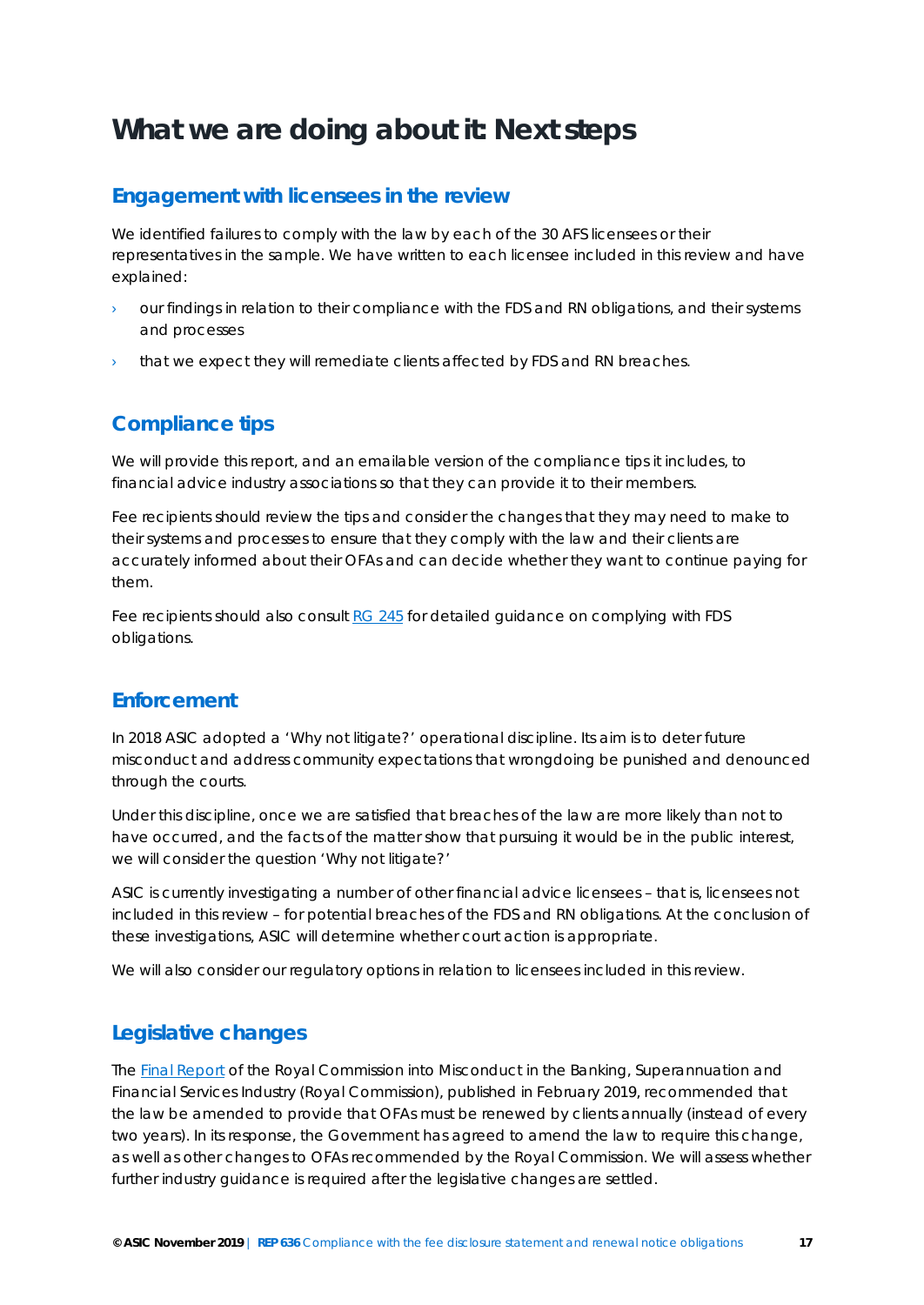# <span id="page-17-0"></span>**Appendix A: Methodology**

## **Licensee sample**

From ASIC's database of over 2,000 AFS licensees that were authorised to provide personal advice to retail clients, we selected a sample of 30 licensees for inclusion in this project. Our sample was randomly selected except for the following:

- We excluded AFS licensees that were part of the AMP, ANZ, CBA, Macquarie, NAB and Westpac financial services groups. This was because we were already looking at the conduct of these institutions in relation to a range of issues, as part of ASIC's Wealth Management Project that commenced in 2014, and we were keen to test compliance by the broader industry beyond the major banks.
- We excluded new licensees that would not yet have been required to issue FDSs and RNs.
- We included a mix of small, medium and large AFS licensees.
- Where we found that a licensee in our original sample was not appropriate for inclusion (e.g. because it had no OFAs with clients), we removed that licensee from the sample and replaced it with another randomly drawn licensee.

## **Information gathering**

We used ASIC's compulsory information gathering powers to collect the following information from each of the 30 randomly selected licensees:

- statements from the licensees explaining their policies and procedures in relation to generating and providing FDSs and RNs, and for turning off ongoing fees
- for a sample of up to 30 clients, statements from the licensees detailing the dates that FDSs (for pre- and post-FOFA clients) and RNs (for post-FOFA clients only) were provided to the clients, copies of those FDSs and RNs, communications with clients and product issuers, file notes and other information
- $\rightarrow$  for a random sample of up to three clients (from the earlier sample of 30 clients), further documents to substantiate the amount of fees clients paid, the services they were entitled to and the services they received.

This process resulted in ASIC obtaining 1,496 FDSs and 373 RNs for analysis.

## **Analysis of policies, procedures and compliance**

After we obtained statements and documents from the licensees under notice, ASIC staff with the appropriate skills and experience assessed:

the policies and procedures used by the AFS licensees or their representatives to prepare FDSs – for example, we assessed the procedures and information sources they used to populate FDSs with information about the services clients were entitled to, services clients received, and fees clients paid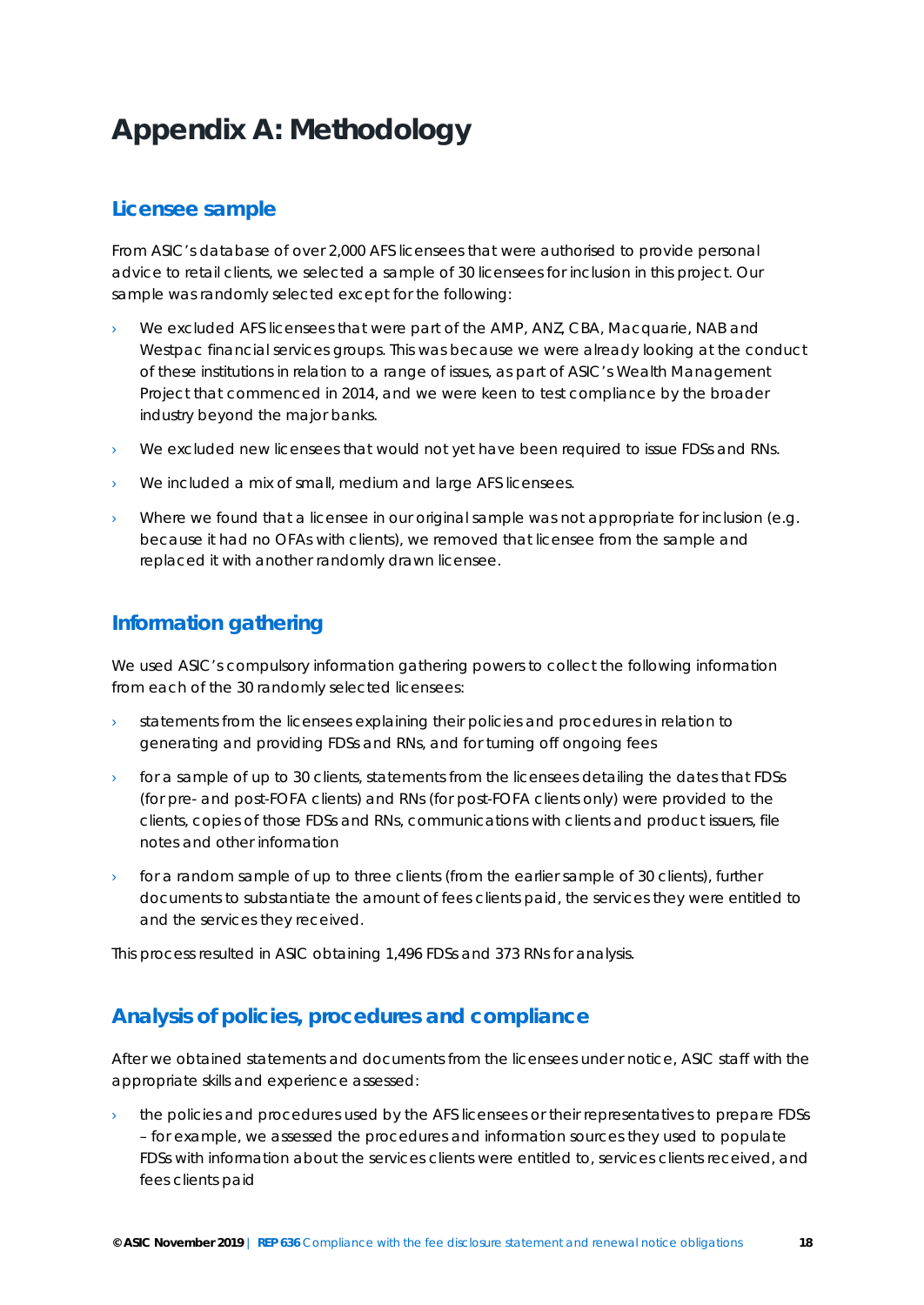- $\rightarrow$  the licensees' policies and procedures to determine the timeframe in which FDSs and RNs were due, and to provide FDSs and RNs to clients within the required timeframes
- › whether licensees used a centralised model to produce FDSs and RNs (where the licensee prepares FDSs and RNs, and issues them to clients), or a decentralised model (where the licensee relies on its representatives to prepare and issue FDSs and RNs)
- $\rightarrow$  whether the FDS templates included the information required under s962H(2), and whether RN templates used by licensees and their representatives included the statements required by the law
- the policies and procedures that licensees or their representatives used to identify whether a client had renewed their OFA within the timeframes required by the law, and if they had not, the processes licensees used to turn off ongoing fees
- › whether FDSs and RNs were given to clients, and whether they were given within the timeframes required by the law.

In addition, in 2019 we commissioned a compliance consultant to conduct a detailed review of a randomly selected sample of 176 of the FDSs that we had obtained. The purpose of the review was to see whether the FDSs complied with the FDS content requirements set out in s962H.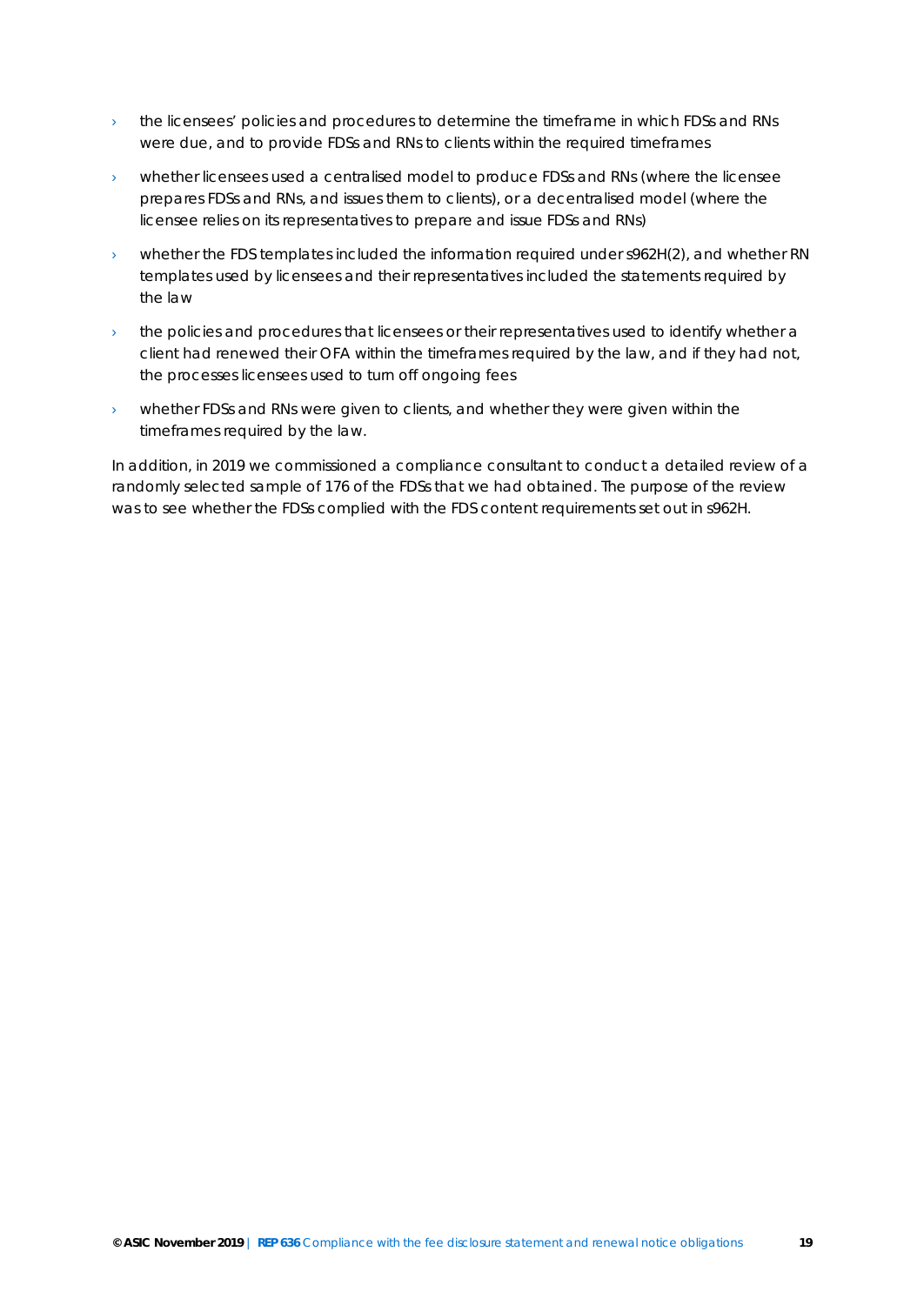## <span id="page-19-0"></span>**Appendix B: Sample of AFS licensees**

[Table 2](#page-19-1) lists the sample of 30 AFS licensees that we randomly selected for review.

In some cases the relevant legal obligations apply to representatives of the AFS licensees in the table, and not to the AFS licensees themselves. This is because:

- the FDS and RN obligations apply to the 'fee recipient' who enters into an OFA with the client – s962C explains that the fee recipient may be an AFS licensee, or a representative of an AFS licensee, or another person to whom the AFS licensee or its representative have assigned their rights under the OFA
- $\rightarrow$  s910A defines 'representative' of an AFS licensee as (i) an authorised representative of the licensee; or (ii) an employee or director of the licensee; or (iii) an employee or director of a related body corporate of the licensee; or (iv) any other person acting on behalf of the licensee.

#### <span id="page-19-1"></span>**Table 2: Sample of AFS licensees**

| <b>AFS licensee</b> |                                                            |
|---------------------|------------------------------------------------------------|
| 1.                  | Accordius Pty Ltd                                          |
| 2.                  | Affinia Financial Advisers Limited                         |
| 3.                  | Affinity Wealth Services Pty Ltd (see Note 1)              |
| 4.                  | Anastasiou Financial Services Pty Limited                  |
| 5.                  | Arabon Financial Pty Ltd (see Note 2)                      |
| 6.                  | Australian Central Credit Union Ltd                        |
| 7.                  | Australian Financial Solutions Group Pty Ltd               |
| 8.                  | <b>Blicensed Pty Ltd</b>                                   |
| 9.                  | Executive Wealth Management Financial Services Pty Limited |
|                     | 10. Fiducian Financial Services Pty Ltd                    |
|                     | 11. Financial Pathfinders Pty Ltd                          |
|                     | 12. First Mutual Australia Pty Ltd                         |
|                     | 13. Fitzpatricks Private Wealth Pty Ltd                    |
|                     | 14. FYG Planners Pty Ltd                                   |
|                     | 15. Hood Sweeney Securities Pty Ltd                        |
|                     | 16. Illingworth David Financial Planning Pty Ltd           |
| 17.                 | Interprac Financial Planning Pty Ltd                       |
|                     | 18. J.C. Consulting Pty Ltd                                |
|                     | 19. Koda Capital Pty Ltd                                   |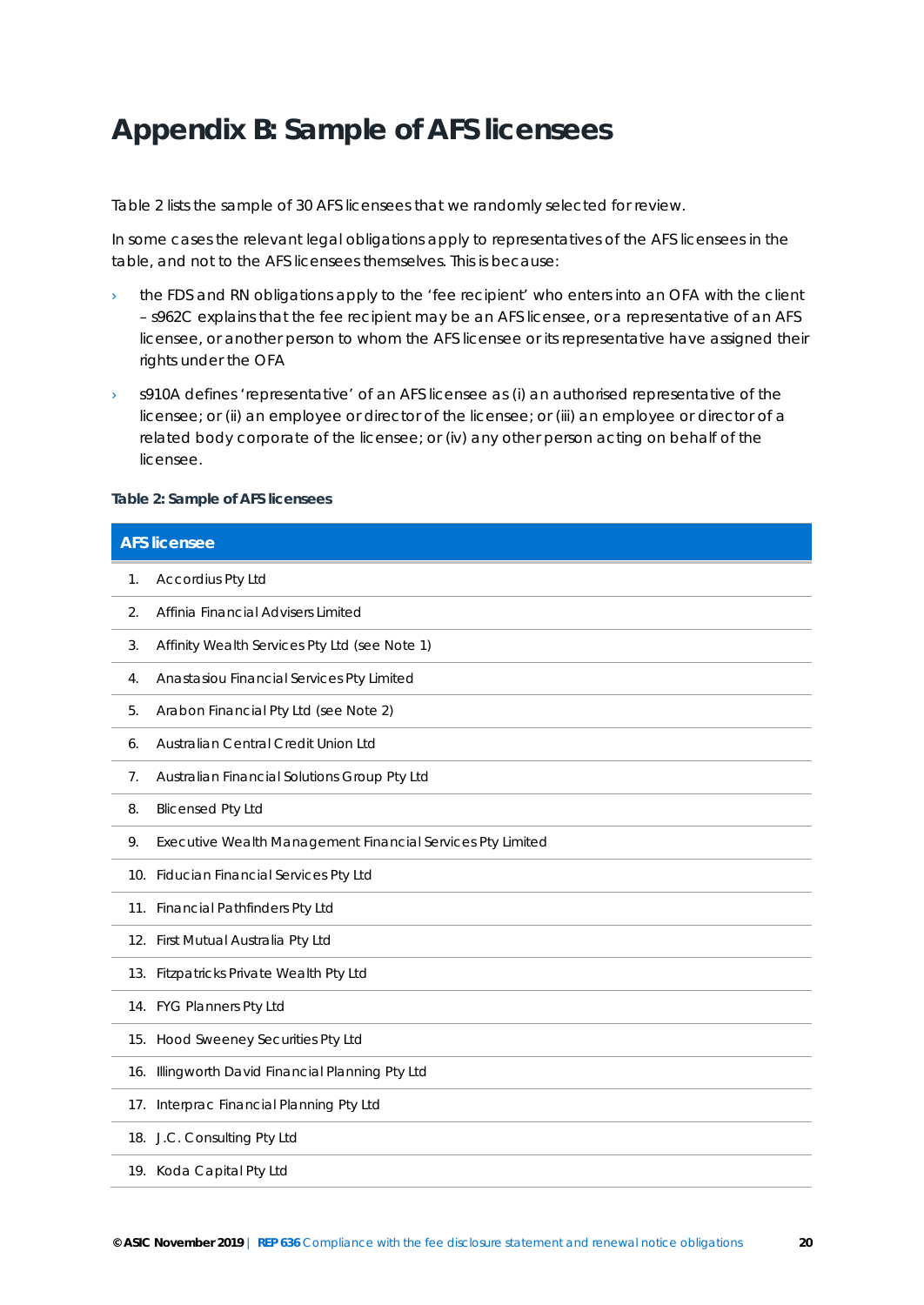| <b>AFS licensee</b>                                   |
|-------------------------------------------------------|
| 20. Les Mumme Pty Ltd                                 |
| 21. Lifespan Financial Planning Pty Ltd               |
| 22. Madison Financial Group Pty Ltd                   |
| 23. Novus Capital Limited                             |
| 24. Pitcher Partners Sydney Wealth Management Pty Ltd |
| 25. Poynter Hargraves Financial Consultants Pty Ltd   |
| 26. Royal Wealth Co Pty Ltd                           |
| 27. RSM Financial Services Australia Pty Ltd          |
| 28. Shartru Wealth Management Pty Ltd                 |
| 29. Wealth Today Pty Ltd                              |
| 30. Yellow Brick Road Wealth Management Pty Limited   |
|                                                       |

**Note 1:** On 13 August 2019 Affinity Wealth Services Pty Ltd changed its company name to Alteris Financial Group Pty Ltd. **Note 2:** The AFS licence of Arabon Financial Pty Ltd ceased on 20 June 2019 after the company wrote to ASIC to request the cancellation of its licence.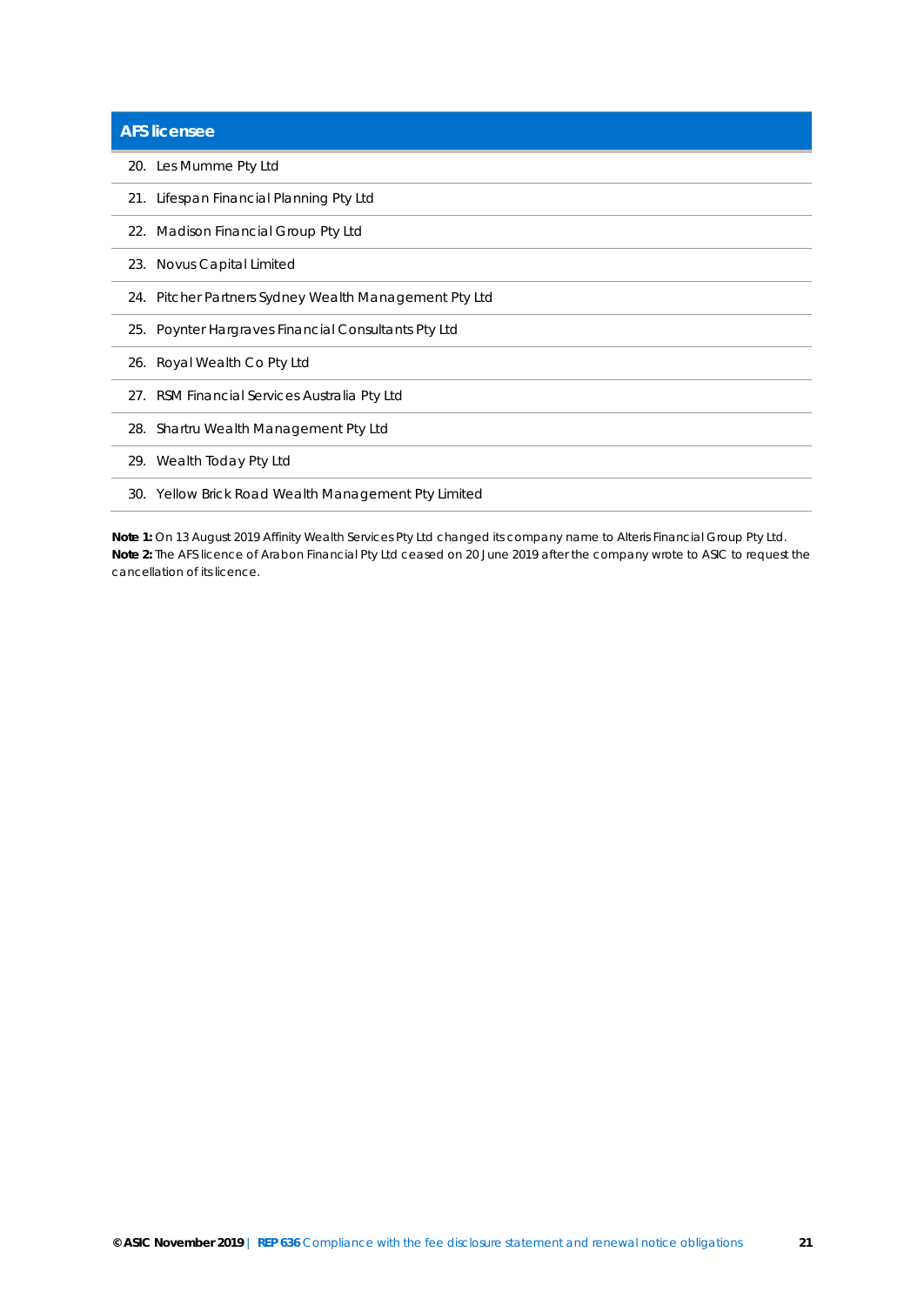## <span id="page-21-0"></span>**Appendix C: Accessible versions of figures**

This appendix is for people with visual or other impairments. It provides the underlying data and information for each of the figures included in this report.

#### <span id="page-21-1"></span>**Table 3: Did the fee recipient give an FDS to the client?**

| FDS given         |                                                                       | Percentage |
|-------------------|-----------------------------------------------------------------------|------------|
| FDS was not given |                                                                       | 7%         |
| FDS was given     |                                                                       | 93%        |
| Key point:        | 7% of the time, fee recipients did not give clients the required FDS. |            |

**Note:** This is the data shown in [Figure 1.](#page-8-0)

#### <span id="page-21-2"></span>**Table 4: Of FDSs provided, how many were given to clients on time?**

| Category            |                                                          | Percentage |
|---------------------|----------------------------------------------------------|------------|
| FDS given late      |                                                          | 9%         |
| FDS given on time   |                                                          | 85%        |
| Unable to determine |                                                          | 6%         |
| Key point:          | 9% of FDSs were not given within the required timeframe. |            |

**Note:** This is the data shown in [Figure 2.](#page-8-1)

#### **Text version of [Figure 3](#page-9-0) from 'Compliance Tip: Check when FDSs are due and whether they were provided'**

The fee recipient must, before the end of a period of 60 days beginning on the disclosure day for the OFA, give the client an FDS. If no FDS has been given to the client in relation to the arrangement since the arrangement was entered into, the disclosure day for an OFA is 12 months since the arrangement was entered into.

#### <span id="page-21-3"></span>**Table 5: Did the FDS accurately state information about the services that the client was entitled to receive during the previous year?**

| Category            | Percentage                                                                                               |  |
|---------------------|----------------------------------------------------------------------------------------------------------|--|
| Failed to comply    | 80%                                                                                                      |  |
| Complied            | 15%                                                                                                      |  |
| Unable to determine | 6%                                                                                                       |  |
| Key point:          | 80% of FDSs did not include accurate information about the services clients<br>were entitled to receive. |  |

**Note:** This is the data shown in [Figure 4.](#page-10-0)

#### <span id="page-21-4"></span>**Table 6: Did the FDS accurately describe the services the client received during the previous year?**

| Category            | Percentage |
|---------------------|------------|
| Failed to comply    | 73%        |
| Complied            | 25%        |
| Unable to determine | 2%         |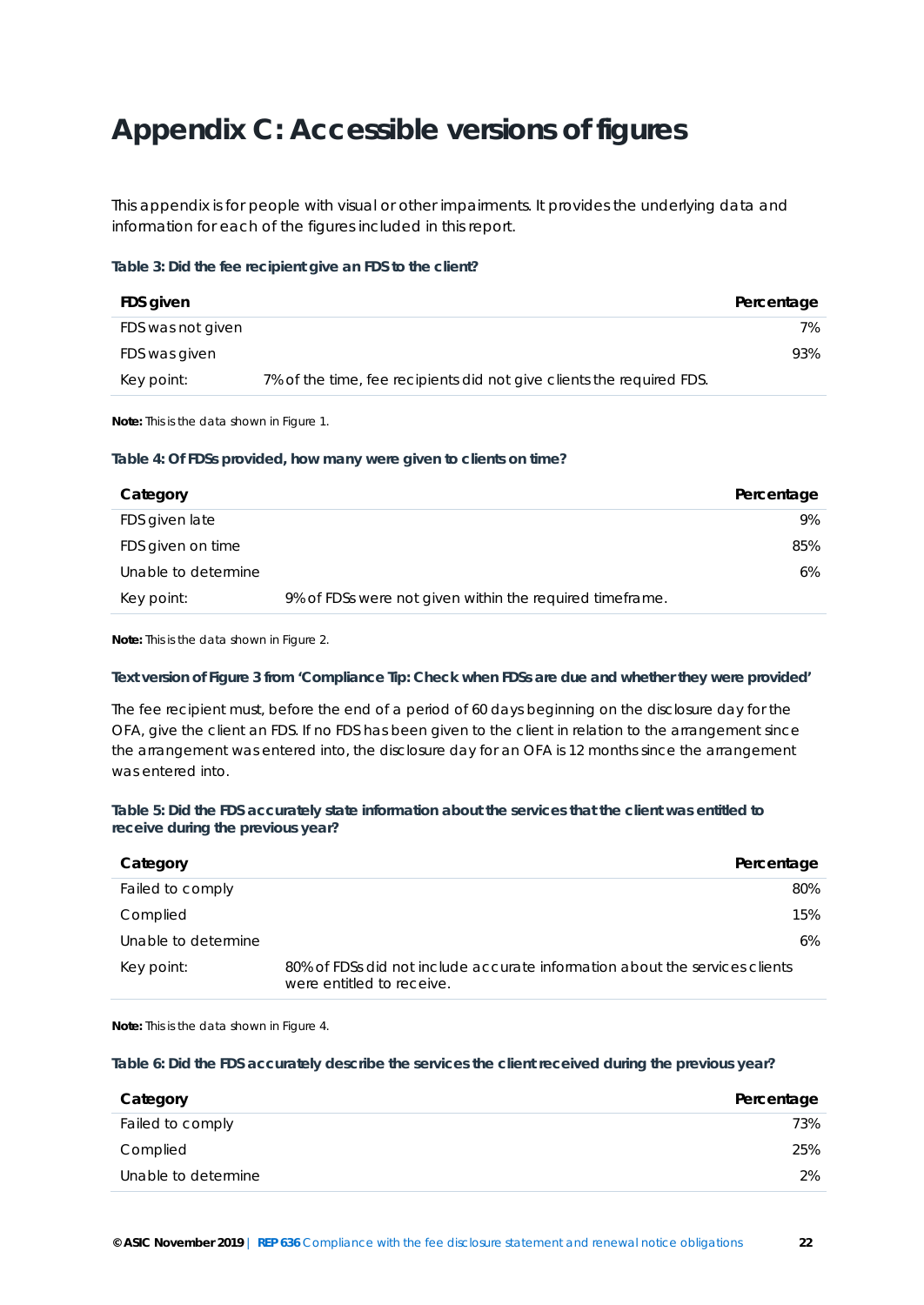| Category   | Percentage                                                                                       |
|------------|--------------------------------------------------------------------------------------------------|
| Key point: | 73% of FDSs did not include all the required information about the services<br>clients received. |

**Note:** This is the data shown in [Figure 5.](#page-11-1)

#### <span id="page-22-0"></span>**Table 7: Did the FDS accurately reflect the fees paid by the client during the relevant period?**

| Category            | Percentage                                                                        |
|---------------------|-----------------------------------------------------------------------------------|
| Failed to comply    | 44%                                                                               |
| Complied            | 35%                                                                               |
| Unable to determine | 22%                                                                               |
| Key point:          | 44% of FDSs did not include the amount of each fee clients paid under the<br>OFA. |

**Note:** This is the data shown in [Figure 6.](#page-11-0)

#### <span id="page-22-1"></span>**Table 8: Was a renewal notice given to the client?**

| Category                 | Percentage                                                            |     |
|--------------------------|-----------------------------------------------------------------------|-----|
| Renewal notice given     |                                                                       | 65% |
| Renewal notice not given |                                                                       | 35% |
| Key point:               | 35% of the time, fee recipients did not give clients the required RN. |     |

**Note:** This is the data shown in [Figure 7.](#page-13-1)

#### <span id="page-22-2"></span>**Table 9: Was the renewal notice given on time?**

| Category                     |                                                      | Percentage |
|------------------------------|------------------------------------------------------|------------|
| Renewal notice given on time |                                                      | 92%        |
| Renewal notice given late    |                                                      | 8%         |
| Key point:                   | 8% of RNs were given outside the required timeframe. |            |

**Note:** This is the data shown in [Figure 8.](#page-13-2)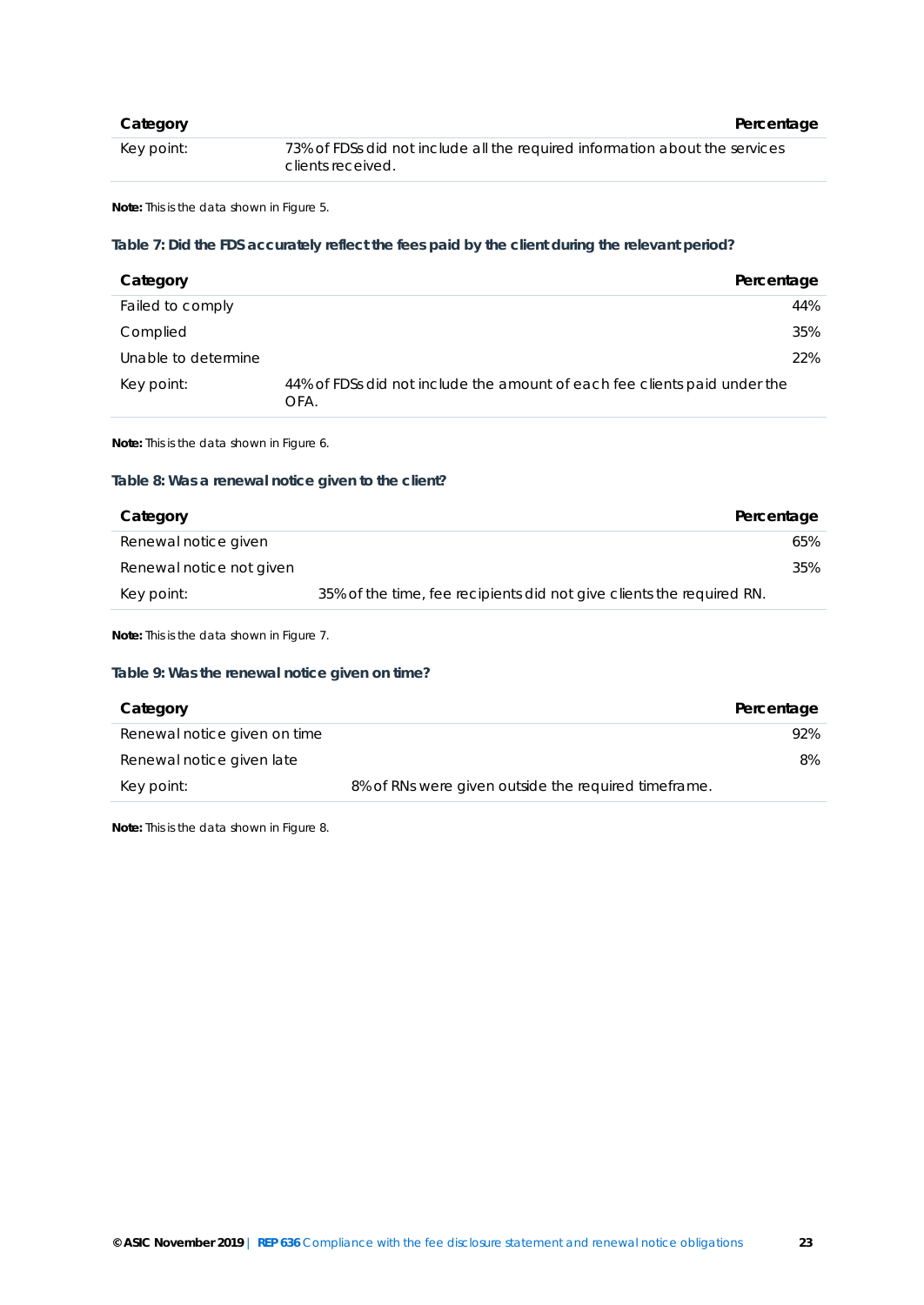# <span id="page-23-0"></span>**Key terms**

| disclosure<br>day                       | For the first FDS, the disclosure day is the anniversary of the date that<br>the OFA was entered into. For all subsequent FDSs, the disclosure<br>day is the anniversary of the day immediately after the end of the<br>12-month period covered by the previous FDS<br>Note: See s962J for the exact definition.                                                                                                               |
|-----------------------------------------|--------------------------------------------------------------------------------------------------------------------------------------------------------------------------------------------------------------------------------------------------------------------------------------------------------------------------------------------------------------------------------------------------------------------------------|
| fee<br>disclosure<br>statement<br>(FDS) | A document required under s962G to be given in accordance with<br>Div 3 of Pt 7.7A. Specifically, it is a statement in writing provided by a<br>fee recipient to its clients on an annual basis about the previous<br>period of 12 months of their OFA, including information about the<br>amount of fees paid by the client, the services received by the<br>client, and the services that the client was entitled to receive |
| fee recipient                           | A fee recipient is:<br>an AFS licensee or its representative who enters into an OFA with<br>$\lambda$<br>a client, or<br>if the rights of the person who entered into the OFA have been<br>١<br>assigned - the person who currently holds those rights<br>Note: See s962C for the exact definition.                                                                                                                            |
| ongoing fee<br>arrangement<br>(OFA)     | An OFA exists when an AFS licensee or its representative gives<br>personal advice to a person as a retail client and the client enters<br>into an arrangement with the licensee or representative, the terms<br>of which provide for the payment of a fee (however described or<br>structured) during a period of more than 12 months. This does not<br>include certain arrangements that are exempt under Div 3 of Pt 7.7A    |
| pre-FOFA<br>client                      | A person who enters into an ongoing fee arrangement with an AFS<br>licensee or its representative:<br>either before or after the date that the FDS obligations applied<br>$\,$<br>to that licensee or representative, and<br>who was provided with personal advice as a retail client by that<br>$\,$<br>licensee or representative before the FDS obligations applied to<br>that licensee or representative                   |
| post-FOFA<br>client                     | A person who enters into an ongoing fee arrangement with an AFS<br>licensee or its representative:<br>on or after the date that the FDS obligations applied to that<br>$\lambda$<br>licensee or representative, and<br>who was not provided with personal advice as a retail client<br>Y<br>before that date by the licensee or representative                                                                                 |